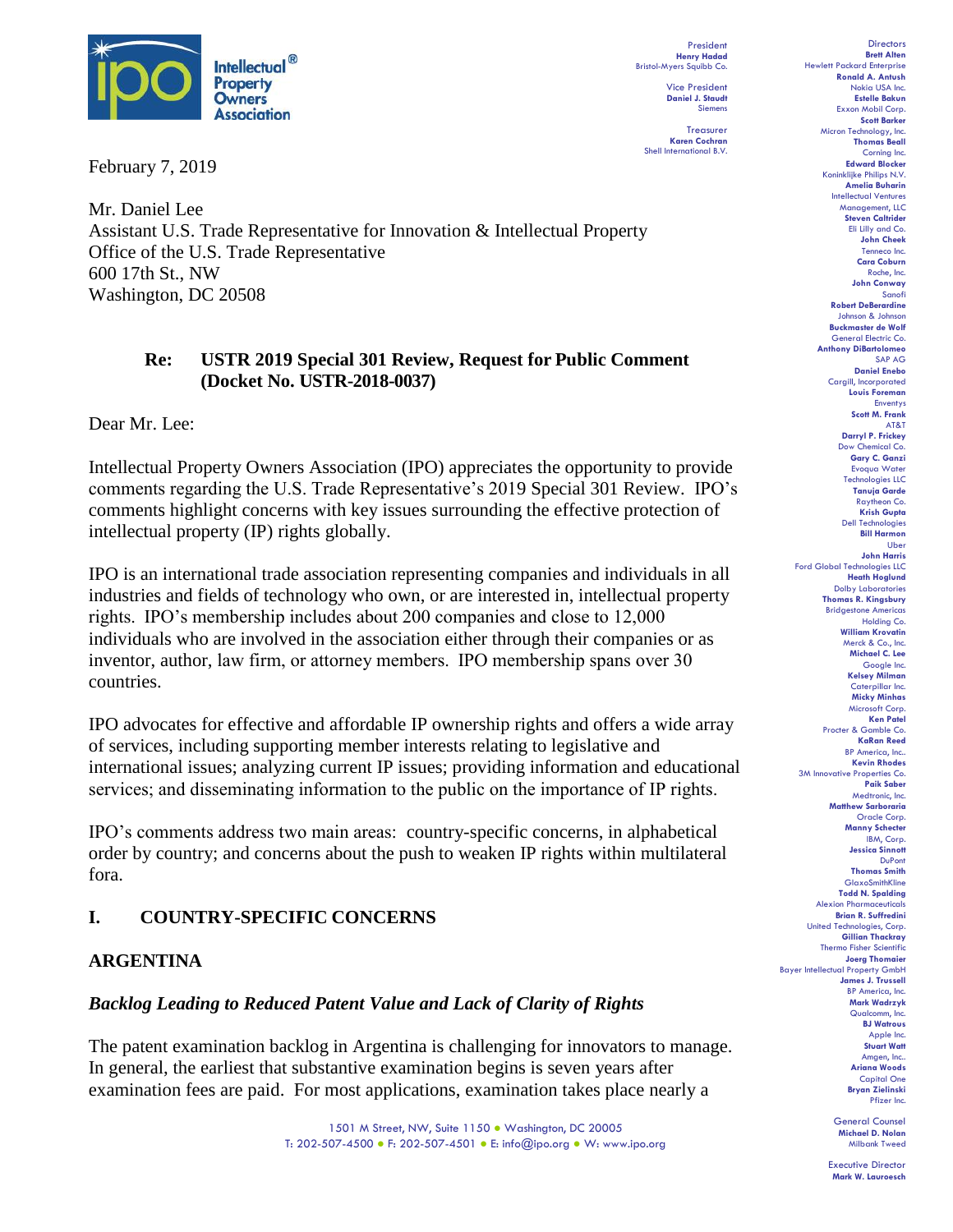decade after the filing date. Such delays in securing patent rights make it difficult for innovators to attract investors or support business plans. We welcome efforts by Argentina's Patent Office to reduce the backlog, including the enactment of Resolution  $56/2016<sup>1</sup>$  and subsequent entry into a Patent Prosecution Highway (PPH) pilot program that started in 2017 and extends to 2020.<sup>2</sup> Some patents have already been granted under the pilot program, which is a positive step. However, we are

concerned as this program explicitly excluded patents in several industries. <sup>3</sup> Unfortunately, a significant backlog remains. Argentina provides neither provisional nor supplemental protection to ameliorate the delays during prosecution.

#### *Shifts in the Legal Framework Creating Uncertainty for Innovators*

Argentina's Patent Office enacted Resolution P-107/2012 in May 2012. <sup>4</sup> This resolution introduced more restrictive patentability criteria for chemical and pharmaceutical inventions.<sup>5</sup> The criteria were applicable to both new and pending patent applications, which altered the legal framework in force when those patent applications were filed. Pending applications filed prior to the resolution are being rejected based on these restrictive criteria. When these changes are combined with the substantial backlog, significant uncertainty results for innovators in the chemical and pharmaceutical areas. In particular, restrictive guidelines refuse pharmaceutical patents for compositions and formulations, salts, esters and ethers, polymorphs, active metabolites and prodrugs, enantiomers, selection patents, and certain Markush-type claims - almost 80% of all pharmaceutical applications.

#### *Proposed Amendment to Seeds Law Could Reduce Rights for Agricultural Innovations*

Inventors in the agricultural sector might face an adverse situation with respect to their IP rights if a pending amendment to Argentina's Seed Law passes.<sup>6</sup> The bill introduces limitations on the use of patents related to agricultural biotechnology. For example, it would limit royalty collections to periods much shorter than a patent's term. The draft also excludes IP rights enforcement against certain users altogether, without compensating IP owners for the use. These, and other proposed changes, would effectively deny patent protection for these critical inventions.

<sup>&</sup>lt;sup>1</sup> Resolución 56/2016, Instituto Nacional de la Propiedad Industrial.

<sup>2</sup> <https://www.uspto.gov/patents-getting-started/international-protection/patent-prosecution-highway/patent-prosecution-12>

<sup>3</sup> Resolución 125/2016, Instituto Nacional de la Propiedad Industrial.

<sup>4</sup> *Apruébanse las pautas para el examen de Patentabilidad de las solicitudes de Patentes sobre Invenciones Químico-Farmacéuticas* (May 2012), [http://www.wipo.int/edocs/lexdocs/laws/es/ar/ar109es.pdf.](http://www.wipo.int/edocs/lexdocs/laws/es/ar/ar109es.pdf)

<sup>&</sup>lt;sup>5</sup> For example, polymorphs, hydrates, and solvates of known compounds are not allowed and single enantiomers are not patentable when the racemic mixture is already known. There are also restrictions of Markush-type claims, selection patents, active metabolites, pro-drugs, etc.

 $\overline{6}$  Ley De Semillas y Creaciones Fitogeneticas, Law No. 20.247; Bill 0030-PE.2016, Cámara de Diputados, [http://www4.hcdn.gob.ar/dependencias/dsecretaria/Periodo2016/PDF2016/TP2016/0030-PE-2016.pdf.](http://www4.hcdn.gob.ar/dependencias/dsecretaria/Periodo2016/PDF2016/TP2016/0030-PE-2016.pdf)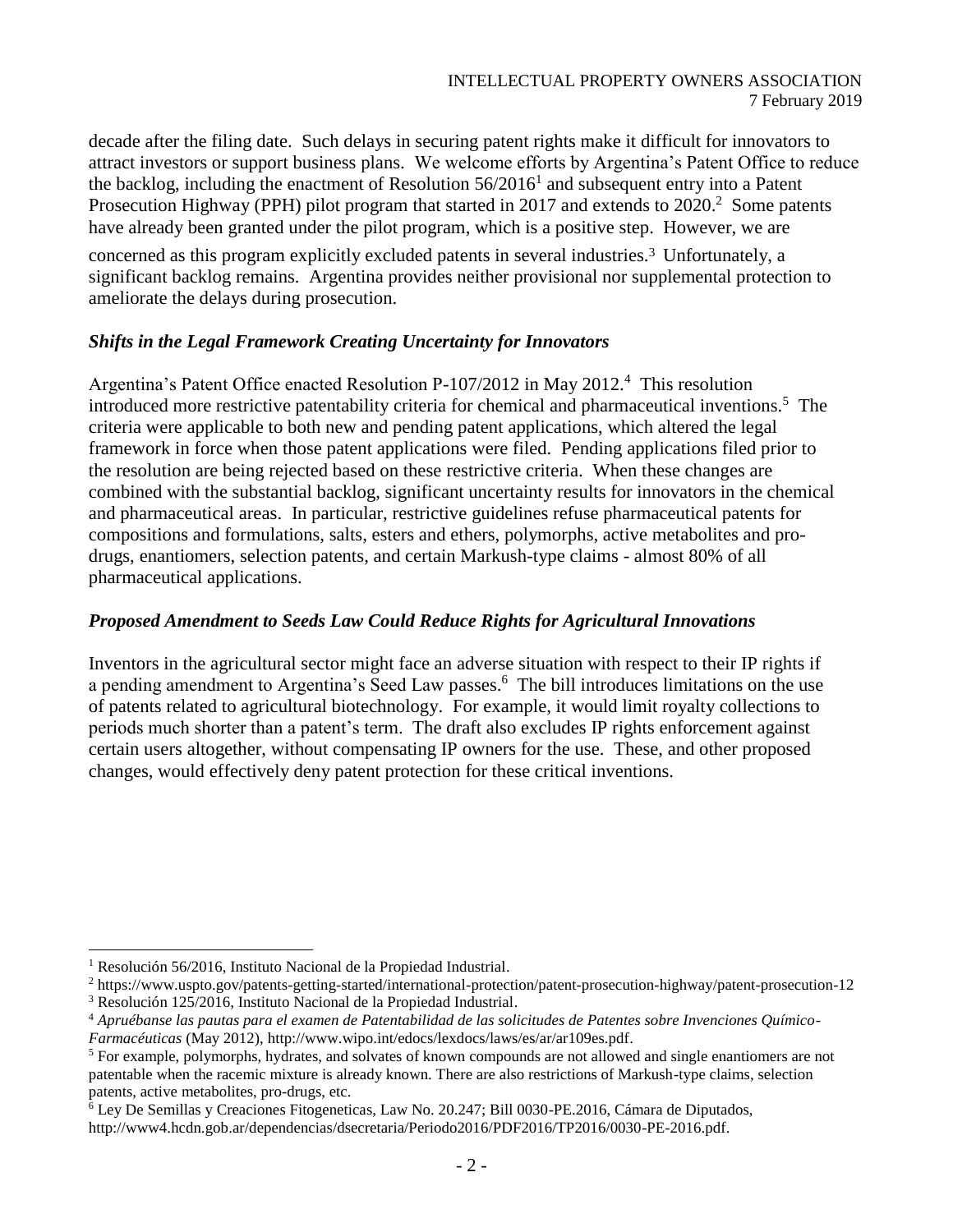# **AUSTRALIA**

## *Australia's Heightened Utility and Onerous Best Method Requirements for Patents*

A number of court decisions have highlighted two areas for which Australian law is out of line with the Australia-U.S. Free Trade Agreement<sup>7</sup> and with international practice. Australia fails to offer certain patent protection that it agreed to provide, which harms innovators seeking patent protection in Australia.

Australia requires a patent to deliver all its "promised benefits," despite the uncertainty of most types of innovation. If a patentee describes two potential advantages of an invention and only one turns out to be achievable, that resulting patent will be found invalid.<sup>8</sup> Besides serving as an inequitable ground for denying a patent, the outcome is inconsistent with the Free Trade Agreement, which requires Australia to protect inventions with "a specific, substantial, and credible utility."<sup>9</sup>

Another unusual feature of Australian law is its "best method" requirement. An independent ground for invalidity, patent applicants must describe the best method known to them at the time of the *complete application*. <sup>10</sup> This would be the PCT filing date for a PCT application. It can complicate matters for applicants who do not update the first filed application before foreign filing. Such a requirement is inconsistent with international practice, and harms U.S. inventors seeking to protect their inventions in Australia.

### *Market-Size Damages*

Australia's Department of Health has implemented a policy by which it seeks damages from biopharmaceutical innovators that pursue unsuccessful patent claims. Those damages are designed to compensate Australia's pharmaceutical reimbursement scheme (PBS) for any higher price paid for a patented medicine during the period of a provisional enforcement measure. The PBS imposes automatic price cuts on medicines as soon as competing versions enter the market, but the policy provides no corresponding mechanism to compensate innovators for losses if an infringing product is launched prematurely.

This "market-size damages" policy is problematic. It unfairly tips the scales in commercial patent disputes by encouraging competitors to launch at risk — and discouraging innovators from enforcing their patents. It creates an inappropriate conflict of interest by permitting the same government that examined and granted a patent to seek damages if that patent is later ruled invalid or not infringed. And it exposes innovators to additional, unquantifiable, and significant compensation claims that were not agreed at the time provisional enforcement measures were granted.

Biopharmaceutical innovators must be able to rely on and enforce patents issued by competent government authorities. Laws or policies that allow governments or other non-parties to a patent

l  $7$  Australia-U.S. Free Trade Agreement, 118 Stat. 919 (May 2004).

[https://ustr.gov/sites/default/files/uploads/agreements/fta/australia/asset upload file148 5168.pdf.](https://ustr.gov/sites/default/files/uploads/agreements/fta/australia/asset%20upload%20file148%205168.pdf)

<sup>8</sup> *Streetworx Pty. Ltd. v. Artcraft Urban Group Pty. Ltd.*, FCA 1366 (2014), *aff'd, Ronneby Road Pty. Ltd. v. ESCO Corp.*, FCA 588 (2016).

<sup>&</sup>lt;sup>9</sup> Australia-U.S. Free Trade Agreement, Art. 17.9.13.

<sup>10</sup> *Les Laboratoires Servier v. Apotex Pty. Ltd.*, FCAFC 27 (2016).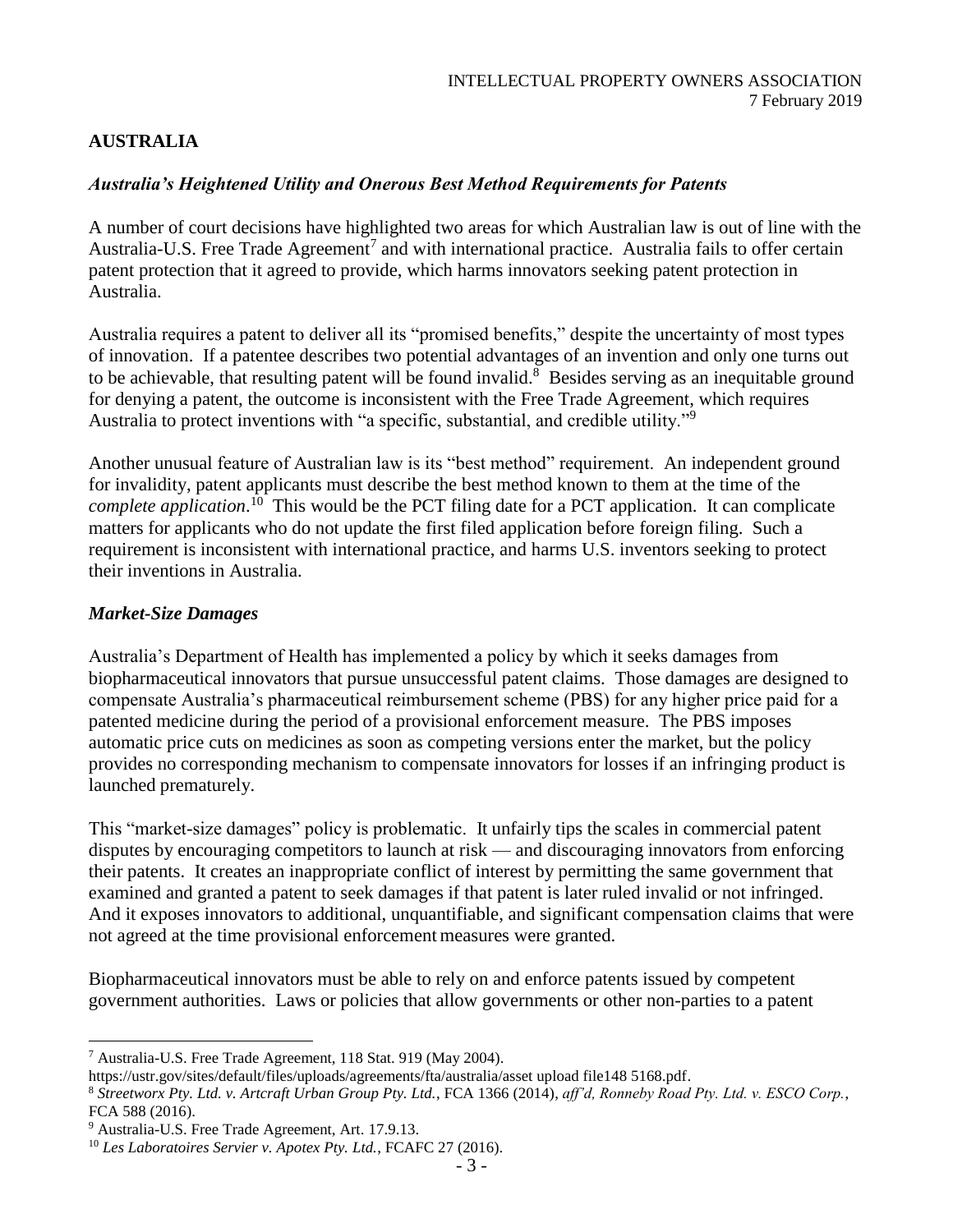dispute to collect market-size damages undermine legal certainty, predictability, and the incentives patents provide for investment in new treatments and cures. They also appear to be inconsistent with the World Trade Organization (WTO) Agreement on Trade-Related Aspects of Intellectual Property Rights (TRIPS), including with respect to provisional measures and technology discrimination.

### *Lack of Regulatory Data Protection*

Australia does not provide any regulatory data protection (RDP) relating to the registration of new formulations, combinations, indications, populations, or dosage forms of currently registered therapeutic goods. The absence of any such protection is in direct contravention of Australia's obligations under Article 17.10(2) of the AUSFTA, which mandates that the parties provide at least three years of RDP protection from the date of marketing approval in circumstances where new clinical information must be submitted to obtain regulatory approval of the relevant new therapeutic good (other than information relating to bioequivalence).

# **BRAZIL**

l

# *Growing Patent and Trademark Application Backlogs*

In Brazil, both utility and design patent applications regularly remain pending for more than a decade, far longer than in most other patent offices around the world. The lengthy backlog hurts innovators by complicating investment decisions and often impairing access to critical funding, especially for smaller companies. Additionally, the time it takes to receive a patent can reduce the patent's term, which ultimately affects the damages a patent owner could recover from potential infringers. Such delays hurt both would-be patent owners and potential competitors, adding to market uncertainty and increasing the cost of innovation.

For patent applications, the Brazilian PTO has proposed to clear the backlog by automatically granting (without examination) non-pharma applications that are already pending. However, this proposal seems to be on hold and is to be re-evaluated in March 2019. If the proposal is implemented, we are concerned that it would result in a vast number of low-quality patents being granted, which will require large scale filing of opposition and invalidation proceedings, potentially with a timeframe as short as 90 days. We are awaiting the effect of Resolution No. 2272018, published in November 2018, regarding the use of examinations of other jurisdictions.

With respect to trademarks, both the backlog and the examination period has decreased substantially, but delays hurt brand owners, making it harder to penetrate the local market. With growing numbers of patent and trademark applications, the related challenges are likely to continue into the foreseeable future.

With respect to trademarks, accession to the Madrid Protocol would help improve the situation. Following Brazil signaling its intention to accede to the Madrid Protocol, the treaty has been sent to the country's Congress— and the Brazilian National Institute of Industrial Property (INPI) has even begun to initiate some of the changes necessary to comply. It is anticipated, however, that beyond accession to the Protocol, several legislative changes and modifications to INPI's rules will be required.<sup>11</sup>

<sup>&</sup>lt;sup>11</sup> As an illustrative example, in Brazil, a trademark can only be registered in a single class. Multiclass registrations are required by the Protocol.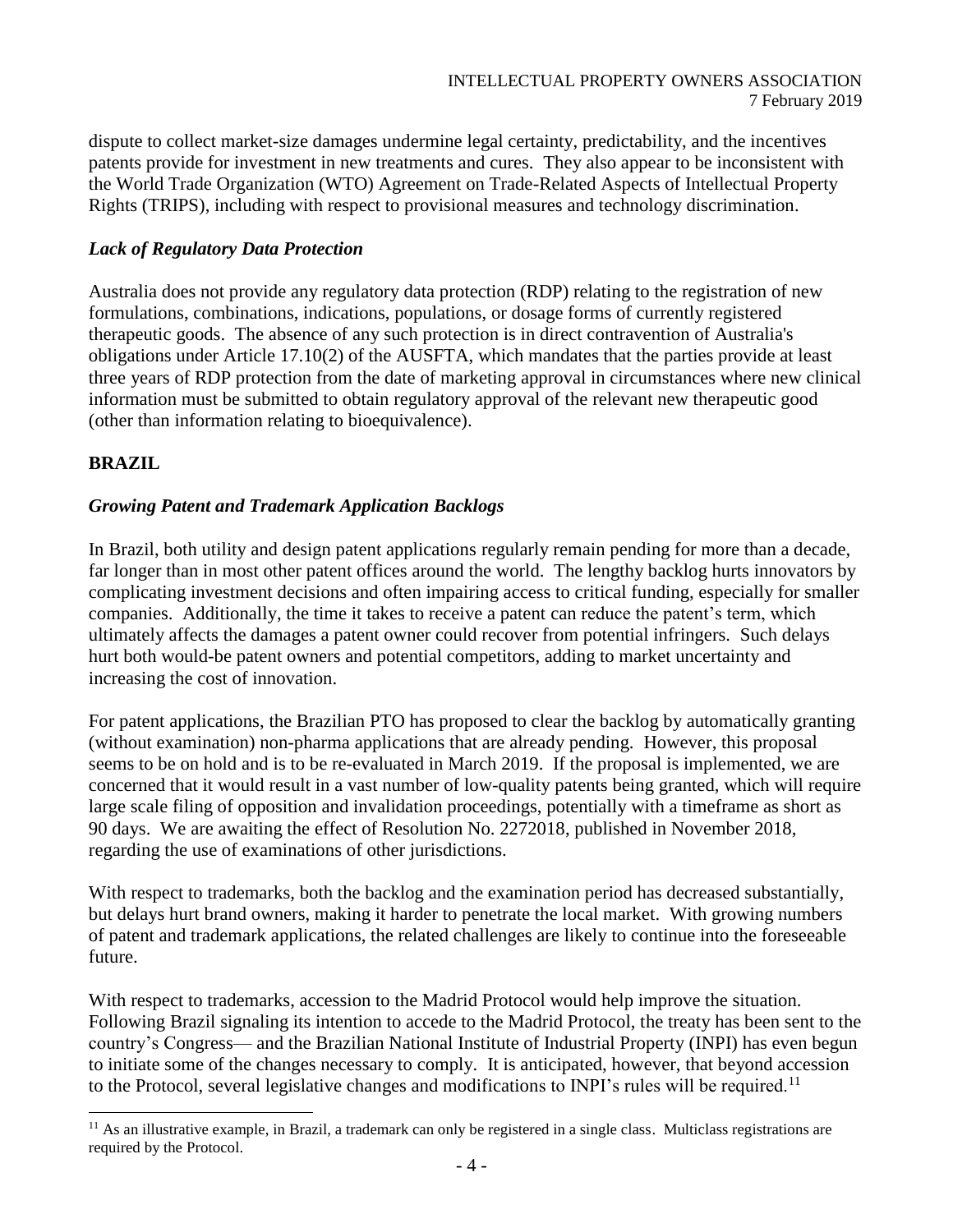Implementing the Protocol would be a significant step towards reducing the backlog and the costs associated with Brazilian trademark protection.

## *ANVISA's Prior Consent for Patent Examination*

Although INPI is taking steps to improve its backlog, a seemingly dual patent examination system is an impediment to those efforts. Under Article 229-C of Brazil's Patent Law, the Health Surveillance Agency (ANVISA) must review all pharmaceutical patent applications. Although ANVISA's role is limited to issues related to public health and safety, in practice a secondary patent examination is conducted. This dynamic continues despite Brazil's General Attorney's opinion that ANVISA's scope is limited to assessing the safety and therapeutic efficacy of products<sup>12</sup> and appellate court decisions that have also concluded that ANVISA's authority is limited to assessing public health risk.<sup>13</sup>

This additional scrutiny, which applies only to the pharmaceutical sector, raises significant questions of technology discrimination under TRIPS. It also further slows down an already sluggish system, under which it can take INPI years to even forward an application to ANVISA for the initial analysis.

## *Technology Transfer Agreements, INPI's Right to Modify and Limitations*

Under Brazil's Industrial Property Law, agreements that involve technology transfer must be registered with and approved by INPI $^{14}$  In many cases, INPI modifies contract terms, encroaching on the freedom to contract. For example, INPI has limited the amount of royalties and restricted how such amounts are calculated and when they can begin to accrue. The terms of the agreements and the time during which exchanged information remains confidential are also controlled. Instead of promoting the transfer of technology, such polices discourage critical partnerships.

### *INPI's Efforts to Weaken Pharmaceutical Patents*

INPI continues to pursue lawsuits that seek to shorten the term of 170 "mailbox patents" on primarily pharmaceutical inventions filed shortly after TRIPS went into effect in Brazil. The lawsuits allege that the products covered by those applications should not have been granted a minimum ten-year patent term as measured from the patent grant date. The grounds alleged by INPI raise further questions about Brazil's commitment to the protection of IP rights.

### *Design Protection*

In 2017, responsibility for registering and examining design patent applications in Brazil transitioned to a new team of examiners, who previously worked exclusively with trademark issues. The result has been very inconsistent examination, and some issues can only be solved with time consuming judicial

l <sup>12</sup> Opinion 337/PGF/EA/2010 (Jan. 2011).

<sup>&</sup>lt;sup>13</sup> "The ANVISA has no statutory authority to deny prior approval to a patent application based on the argument that is does not meet the novelty and nonobviousness requirements." (Court of Appeals for the 1st Federal Circuit, 6th Panel, Reporting Appellate Judge Hon. Jirair Meguerian, Appeal # 1001081-59.2015.4.01.3400 (Dec. 2016). Other appellate courts have also decided that ANVISA has no statutory authority to examine pharmaceutical applications for patentability requirements (*see*  Court of Appeals for the 2nd Federal Circuit, 2nd Panel, Reporting Appellate Judge Hon. Simone Schreiber, Interlocutory Appeal # 0005084-51.2016.4.02.5101 (Sept. 2016)).

<sup>&</sup>lt;sup>14</sup> 22 Law No. 9,279/96 of May 14, 1996, WIPO.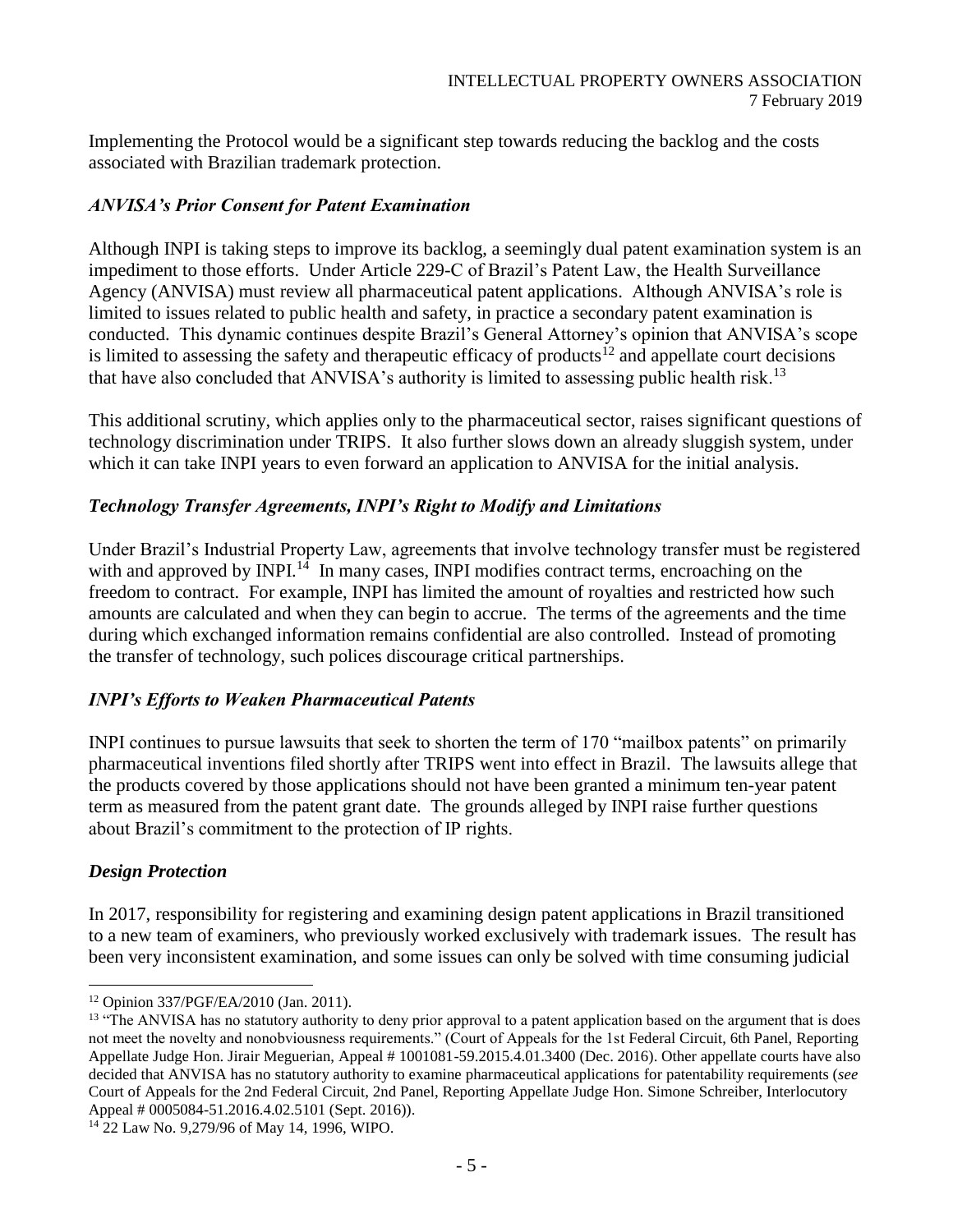review. Brazil should be encouraged to remedy this situation as soon as possible, perhaps through immediate supplemental training of the new examiners or by returning design examination to its former place with the patent department.

### *Potential Patent Reform Might Weaken IP Rights*

Although a study on Brazilian patent reform released concurrently with a bill on the same topic cosponsored by the study's coordinator<sup>15</sup> had certain positive proposals, for example investing in reducing backlogs, other suggestions could impair the value of IP. In particular, the study and the Patent Law Reform bill propose to limit patent rights by (1) excluding from patentability certain pharmaceutical inventions; (2) providing for pre-grant opposition proceedings; (3) barring regulatory data protection; (4) explicitly granting ANVISA the role of patentability examination of pharmaceutical inventions; (5) expanding the use of compulsory licensing; and (6) revoking the tenyear minimum term for patents. The study also proposes creating a Counsel of Intellectual Property Rights under the Chief of Staff, which would have binding decision-making authority. This would likely reduce the ability of INPI to use its expertise to properly apply Brazil's patent law and further increase investor uncertainty.

### *Lack of Regulatory Data Protection*

Brazilian law (Law 10.603/02) provides data protection for veterinary, fertilizer, and agrochemical products, but does not provide similar protection for pharmaceutical products for human use, resulting in discriminatory treatment. Contrary to TRIPS Article 39, Brazil continues to allow government officials to grant marketing approval for pharmaceuticals to competitors relying on test and other data submitted by innovators to prove the safety and efficacy of their products. Additional efforts are needed to provide certainty that test data and other data will be fully protected against unauthorized use to secure marketing approval for a fixed period of time.

# *Pursuit to Weaken IP at WIPO*

l

Brazil continues to advance IP-weakening agendas within international fora. For example, Brazil has pushed for creation of a WIPO manual on exceptions and limitations to guide developing countries in setting aside IP rights. <sup>16</sup> Brazil has suggested that compulsory licensing is the most powerful tool in its arsenal to improve public health. Such positions make it difficult for innovators to invest in solutions that will solve health-related challenges and other societal concerns, as well as to collaborate with governments to improve the existing toolset.

Throughout various WIPO technical meetings discussing best practices for implementation, Brazil champions eroding the international IP regime and dismisses the facilitating role IP plays in encouraging innovation.

We have also seen Brazil work to stop WIPO initiatives that could improve the functioning of patent systems relating to efforts to study work sharing and patent quality.

<sup>15</sup> *Brazil's Patent Reform: Innovation Towards National Competitiveness* (2013),

[http://bd.camara.gov.br/bd/handle/bdcamara/14797;](http://bd.camara.gov.br/bd/handle/bdcamara/14797) *see also* Congressional Bill PL 5402/2013.

<sup>&</sup>lt;sup>16</sup> *See* Standing Committee on the Law of Patents, Fourteenth Session, SCP/14/7 (Jan. 2010),

[http://www.wipo.int/edocs/mdocs/patent policy/en/scp 14/scp 14 7.pdf.](http://www.wipo.int/edocs/mdocs/patent%20policy/en/scp%2014/scp%2014%207.pdf)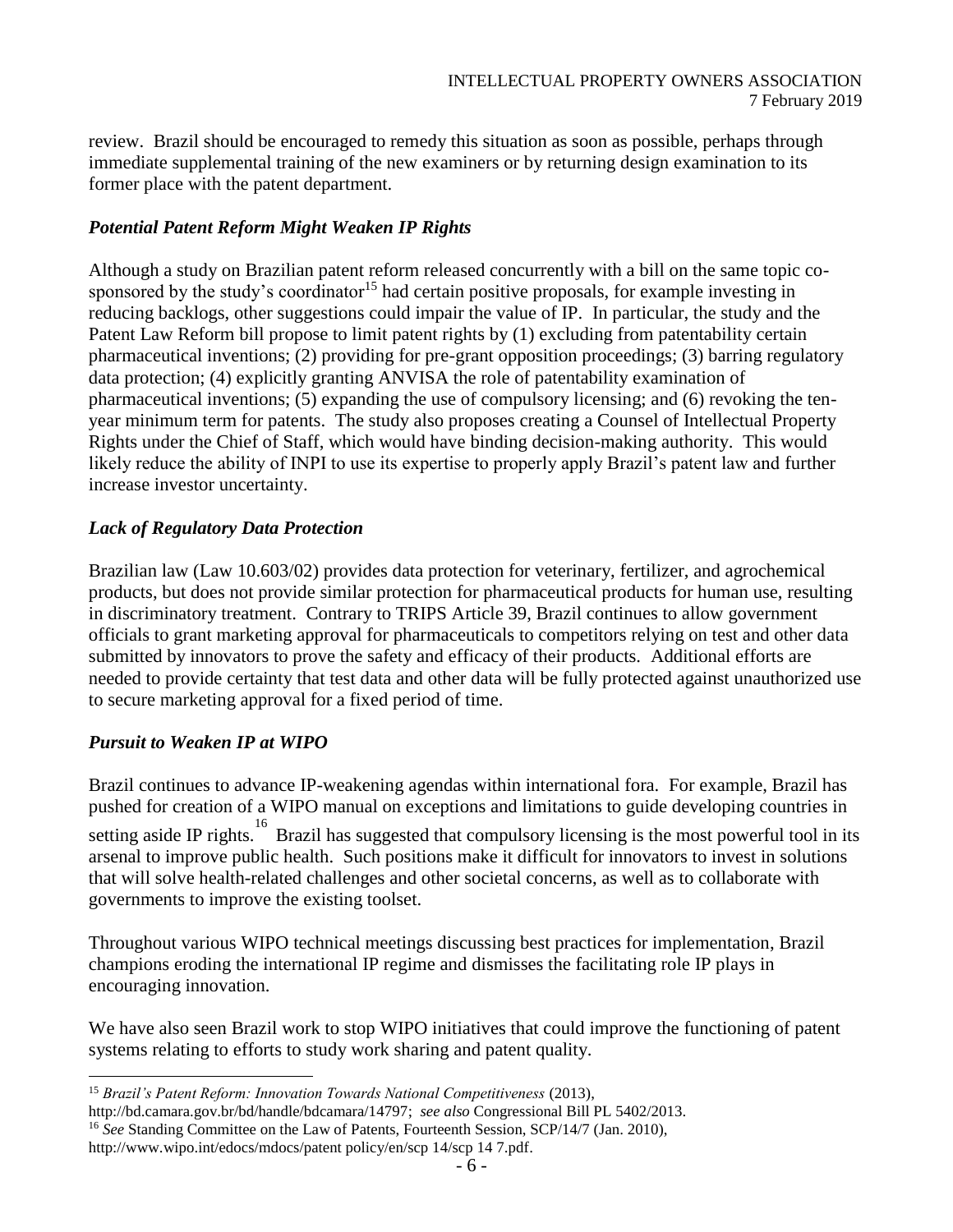### **CANADA**

### *Patented Medicines Price Review Board (PMPRB) Regulations*

We have concerns about the proposed *Regulations Amending the Patented Medicines Regulations<sup>17</sup>* (the "*Proposed Regulations*"). We are particularly concerned about the changes to the list of comparator countries under section 4(1)(f)(iii) of the *Proposed Regulations* that remove the United States and Switzerland — and add Australia, Belgium, Japan Netherlands, Norway, Republic of Korea, and Spain. The removal of the U.S. and the absence of other countries such as Mexico, another one of Canada's largest trading partners, is concerning. Also troubling is the selection of countries for the list that in general have lower drug prices than Canada — without considering the impact this has on accessibility to new medicines in those jurisdictions. Furthermore, the U.S. and Switzerland are home to many of the world's pharmaceutical and biotechnology research companies, sending a message that Canada is interested only in the benefits of that research and not in paying for or incentivizing the research necessary to create the benefits. We are also concerned about the reduction in reporting requirements for patented generic medicines (approved by means of ANDS). Generic medicines are exempt from the continual reporting of cost-utility analysis information unless requested by the Board. At the same time, innovative manufacturers have expansive reporting requirements under the "merest slender thread"<sup>18</sup> basis for jurisdiction by the PMPRB. The *Proposed Regulations* are thus lop-sided and, in fact, are unnecessary when the market includes generic competition. The *Proposed Regulations* unnecessarily discourage innovation and increase reporting requirements for innovative patent holders.

#### *Canada's Heightened Utility Requirement for Patents*

The Supreme Court of Canada rejected Canada's "Promise Doctrine" in a unanimous decision on 30 June 2017 in *AstraZeneca Canada Inc. v. Apotex, Inc*. 19 This decision, if implemented fully, represents a significant step forward toward restoring certainty and predictability to Canada's patent system. At the same time, how issues relating to the doctrine will be interpreted in the future remains uncertain. Canada should completely implement the decision *in AstraZeneca Canada, Inc. v. Apotex, Inc.*, including abolition of Canada's Promise Doctrine, to restore greater certainty and predictability with respect to patentability requirements for Canadian patent applications.

#### *Weak Patent Enforcement*

l

The recent *Regulations Amending the Patented Medicines (Notice of Compliance) Regulations<sup>20</sup>* (the "*Amended NOC Regulations*") include deficiencies that weaken Canadian patent enforcement, including insufficient time for final patent determinations in a single proceeding, increasing liability for damages under section 8, and a separate litigation track for some types of patents due to their ineligibility for listing on the Patent Register.

<sup>17</sup> http://www.gazette.gc.ca/rp-pr/p1/2017/2017-12-02/html/reg2-eng.html.

<sup>18</sup> *ICN Pharms. Inc. v. Canada* (Staff of the Patented Medicine Prices Review Board)(C.A.)(1997) 1 F.C. 32 (ICN).

<sup>19</sup> *AstraZeneca Canada Inc. v. Apotex Inc.*, (2017) SCC 36.

 $^{20}$  http://www.gazette.gc.ca/rp-pr/p1/2017/2017-12-02/html/reg2-eng.html.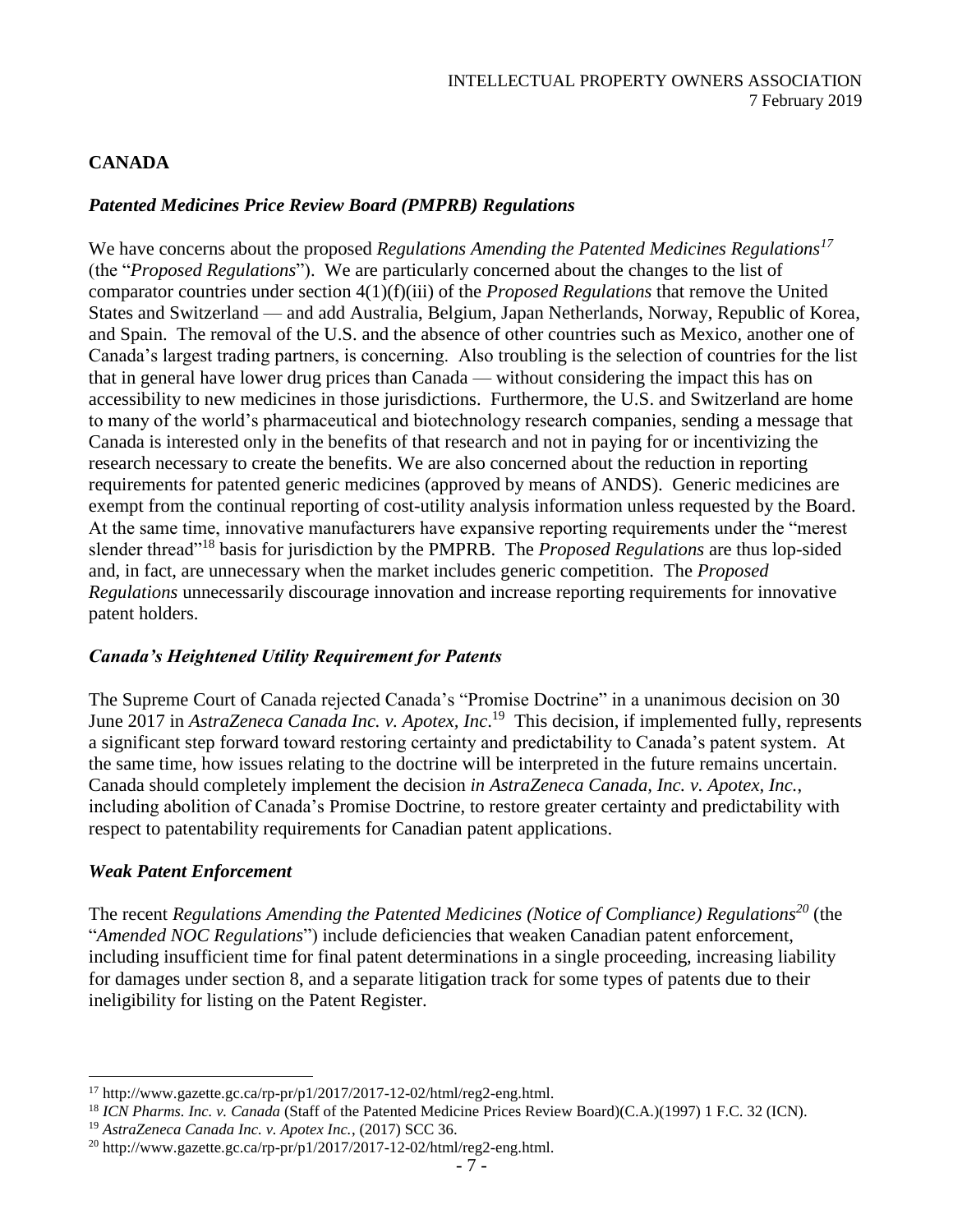### *24-Month Stay Is Insufficient*

In moving to a one-track system whereby section 6 proceedings will now all proceed by way of patent actions, we are concerned that the pre-existing 24-month stay will be insufficient to accommodate the more lengthy and complicated proceedings. To date there have been few procedural or Federal Court staffing changes addressed in the *Amended NOC Regulations* that would lead to increased confidence that the timeliness requirements may be met, which leaves the process at the discretion of Court. Given that the streamlining provisions are very limited, we are concerned that there might be unforeseen complications leading to increased litigation. These concerns are heightened in proceedings where multiple patents are involved in the proceeding. In this context, innovative manufacturers must choose between the surrender of procedural rights and a meaningful injunction while the merits of the patent rights could be determined in an inadequate system. Innovative manufacturers are concerned that patents are removed from the Patent Register during the proceedings to the detriment of innovators. Canada should consider providing discretion for extension of the stay beyond the 24-month period where an action is not completed in time.

### *45 days for Action on Notice of Allegation*

The amended *Patented Medicines (Notice of Compliance) Regulations* provides that if a proceeding is not brought within the 45 days of timeline after a patent is listed on the Patent Register and a Notice of Allegation (NOA) has been sent, then one cannot bring a proceeding under the Patent Act, unless the innovator had a reasonable basis for not bringing the action in response to the  $NOA<sup>21</sup>$ . This provision has the effect of revoking a statutorily granted patent right due to a missed deadline.

### *Excessive Damages*

l

We are also concerned about the potential expansion of liability for pharmaceutical innovators. Innovative companies are potentially liable, including for treble damages, under section 8 and common law theories in cases proceeding within the provincial courts of Ontario. Also, the *Amended NOC Regulations* explicitly consider all plaintiffs in the infringement action to be jointly and severally liable for losses suffered by the second person as opposed to only the "first person" under the previous regulations. However, there is no requirement for all second persons in NOC proceedings related to the same patented medicine to bring their section 8 claim together. Furthermore, there has been no amendment to allow the Court to consider multiple section 8 claims together and make findings related to multiple generic companies entering the market in the absence of the *Amended NOC Regulations*, as does happen in the real world. As a result, when innovators face multiple section 8 claims, there is a risk that the defendant (innovator) will be subject to a cumulative damage award based on what cannot possibly occur in the real world.<sup>22</sup> Also, the *Amended NOC Regulations* remove any limits to the period of a first person's liability under section 8 of the Regulations. Thus, Second Persons under the *Amended NOC Regulations* may be able to claim losses suffered beyond the date of any dismissal or discontinuance. Taken together, the common law and section 8 related amendments create a risk of "windfall" damage awards. Such awards are contrary to the traditional compensatory function of damages.

<sup>&</sup>lt;sup>21</sup> Patented Medicines (Notice of Compliance) Regulations, sections  $6(1)$  and  $6.01$ .

<sup>22</sup> An example of this is seen in the cases of *Apotex v. Sanofi-Aventis*, 2014 FCA 68 and *Teva Canada v. Sanofi-Aventis*, 2014 FCA 67.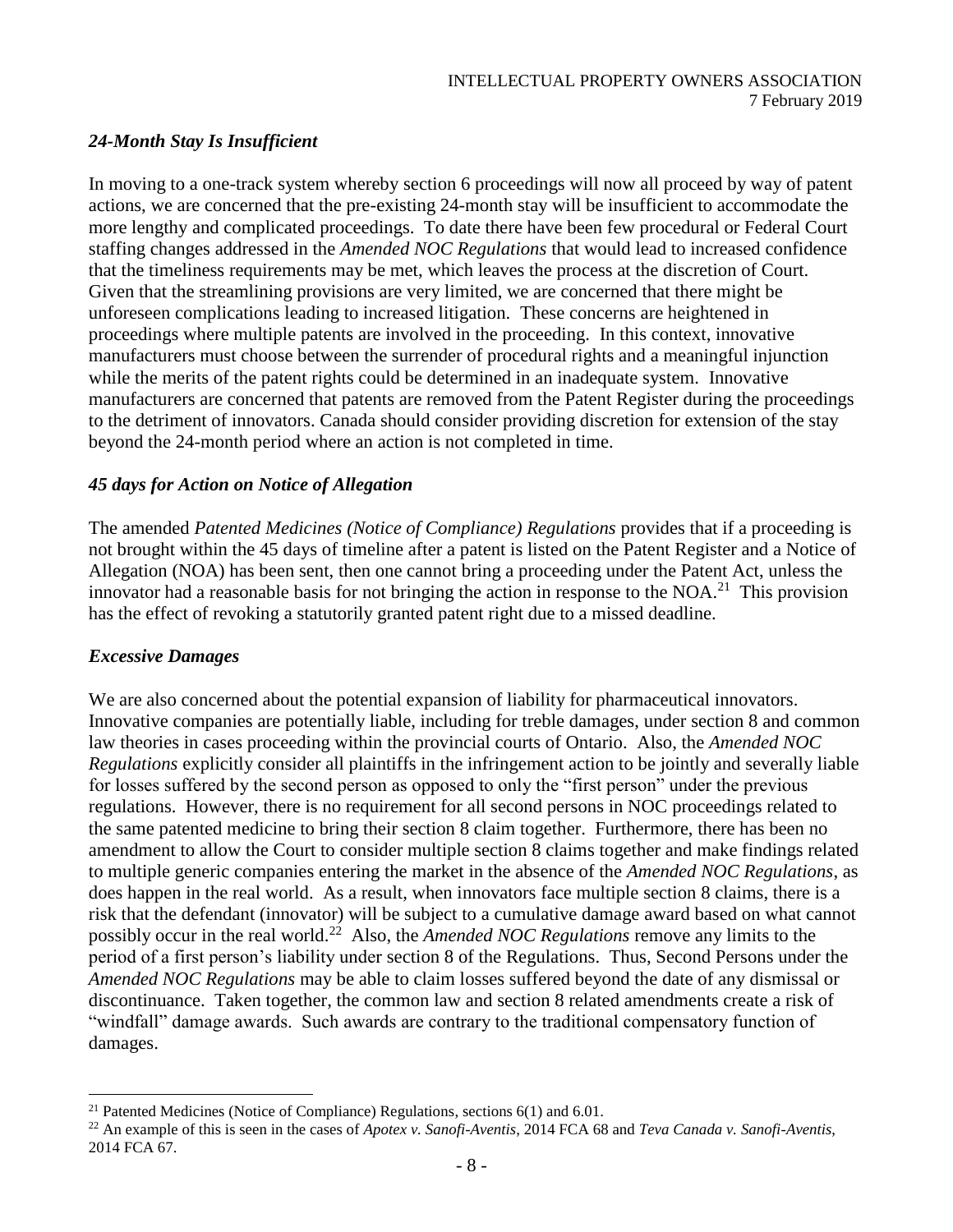# *Restrictive Certificate of Supplementary Protection (CSP) Eligibility Criteria*

Although it is positive that there are now Regulations granting restoration of patent terms under certain circumstances, we are concerned that there remains a bar to certain types of innovation being CSP eligible, including, for example, process and formulation patents. Overly restrictive eligibility criteria, which limits otherwise worthy CSP patents, discourages innovation. Furthermore, the requirement that the innovator file their complete new drug submission in Canada within a year of filing in the U.S or Europe (or several other smaller markets) is overly restrictive, especially with respect to smaller companies who do not have the resources to file in multiple jurisdictions before they receive an indication of whether their submission is sufficient to receive approval.

### *Multiple and Conflicting Certificate of Supplementary Protection (CSP) Applications*

We are concerned that there remains a significant risk under the current Regulations for unnecessary conflicts between pharmaceutical innovators. Under the current CSP regime, one or more third parties are allowed to seek a CSP extension using the pharmaceutical innovator's Notice of Compliance, or "NOC." As Canadian law mandates only one CSP per drug, this "conflict" between one or more CSP applications citing the same NOC is resolved in an unnecessary and costly proceeding. Pharmaceutical innovators are concerned that the "conflict proceeding" may unjustly favor the third party. As a result, pharmaceutical innovators face a significant risk of losing the CSP to a third party thereby denying pharmaceutical innovators the incentive and reward for undertaking the costly and risky journey of drug development.

### *Lack of Interlocutory Relief*

l

In the event a patentee pursues an action for infringement, it may apply for an interlocutory injunction to maintain its rights and, in particular, to prevent the market entry of the generic product or to seek its withdrawal from the market. These applications, however, rarely succeed in Canada, even when there is compelling evidence of infringement. This is because the extremely high standard applied by the Canadian courts for the necessary finding of "irreparable harm" is essentially impossible for innovative pharmaceutical companies to meet. It often takes at least two years before an action for patent infringement is tried —and even longer to obtain damages.<sup>23</sup> By then, the marketing of the generic product can almost completely erode the innovative company's market share. Provincial and private payer policies mandating the substitution of generics for brand-name products guarantee rapid market loss.

These various deficiencies frequently result in violations of the patent rights of pharmaceutical companies operating in Canada with attendant, and often irreparable, economic losses. This lack of availability of interlocutory injunctions calls into question Canada's compliance with Article 50 of TRIPS and Article 1716 of NAFTA, both of which call for "prompt and effective" provisional measures, *i.e.*, including interlocutory injunctions, to prevent an infringement of any intellectual property right and, in particular, to prevent the entry into the channels of commerce of allegedly

<sup>23</sup> *See, e.g., Merck & Co. v. Apotex Inc*. (2013 FC 751) (On 16 July 2013, the Federal Court released a decision granting the largest award of damages for patent infringement in Canadian history. Although the award quantum was widely reported, less reported was that the case dated back to 1993 when Apotex first served a Notice of Allegation in which it undertook not to infringe Merck's patent if it obtained a Notice of Compliance. This judgment has also been appealed, further delaying any eventual damages award.).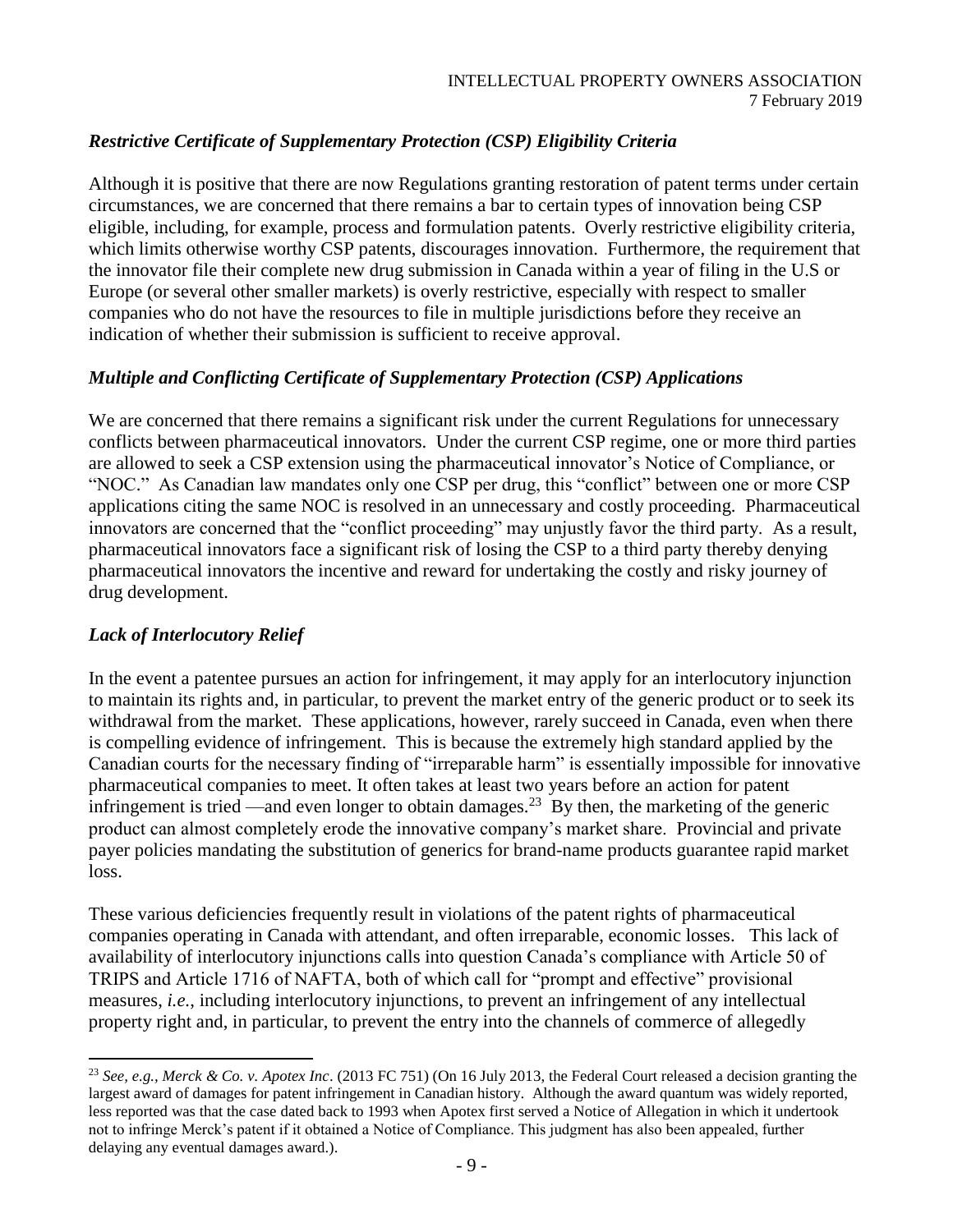infringing goods. (Similar provisions will carry forward under the United States-Mexico-Canada Agreement (USMCS), Article 20.F.16, paragraph 1(c).)

### *Limitation of Listing of Valid Patents and Inequitable Listing Requirements*

Patent owners continue to be prevented from listing their patents on the Patent Register per PM (NOC) Regulations when the patents do not meet certain, seemingly arbitrary timing requirements.<sup>24</sup> These timing restrictions are not present in the U.S. under the Hatch-Waxman Act. The effect is to deny pharmaceutical innovators access to enforcement procedures in the context of early working for any patent not meeting these listing requirements.

Overall, the Government of Canada should be more progressive in its approach, amending its laws more regularly in order to create greater business certainty. For example, Canada's policy of allowing transfer of prior user rights to third parties establishes an unstable foundation for reliable patent protection. Another example is Canada's recently enacted file wrapper estoppel rules, which have been unfairly applied retroactively and created a significant disruption in existing patent proceedings. Canada's data protection practices are also a concern due to court challenges calling into question the scope of protection provided for test data. Notably, when the Government of Canada has sought public comments on new proposals, the deadlines for comment are sometimes disturbingly short and do not allow sufficient time for a thoughtful perspective to be provided. Patent owners would like Canada to take steps to provide stronger protections for innovation.

## **CHINA**

### *Trade Secrets: Positive Developments and the Need to Upgrade*

Trade secret law in China is fragmented, with protection provided under several different legal and administrative provisions, including those involving Anti-Unfair Competition, Contract, and Labor Law, among others. In these differing regimes, there have been several promising developments.

For example, China amended its Anti-Unfair Competition Law in 2017.<sup>25</sup> The amendment indicates that China desires stronger enforcement against trade secret misappropriation. This continues a trend of expanded enforcement of trade secret rights in China.

China's civil procedure was amended to expand the availability of injunctive relief. Based on this change in law, the Shanghai No. 1 Intermediate Court was able to grant a preliminary injunction to a U.S. plaintiff in a trade secret misappropriation action involving a former employee's breach of a nondisclosure agreement. Prior to this ruling, it was unusual to obtain a preliminary injunction for trade secret misappropriation in China. The Ministry of Commerce (MOFCOM) has named trade secret protection as one of its top priorities. We hope this decision and MOFCOM commitment are signs of a positive trend. The U.S.-China Joint Commission on Commerce and Trade (JCCT) reflects progress on trade secret protection in China; China has stated its intention to issue model or guiding court cases for trade secrets, and to clarify rules on preliminary injunctions, evidence preservation orders, and

l <sup>24</sup> Patented Medicines (Notice of Compliance) Regulations, SOR/93-133, as amended, http://www.lawslois.justice.gc.ca/PDF/SOR-93-133.pdf.

<sup>25</sup> *See* Anti-Unfair Competition Law, (Nov. 2017), [http://www.npc.gov.cn/npc/xinwen/2017-11/04/content\\_2031432.htm.](http://www.npc.gov.cn/npc/xinwen/2017-11/04/content_2031432.htm)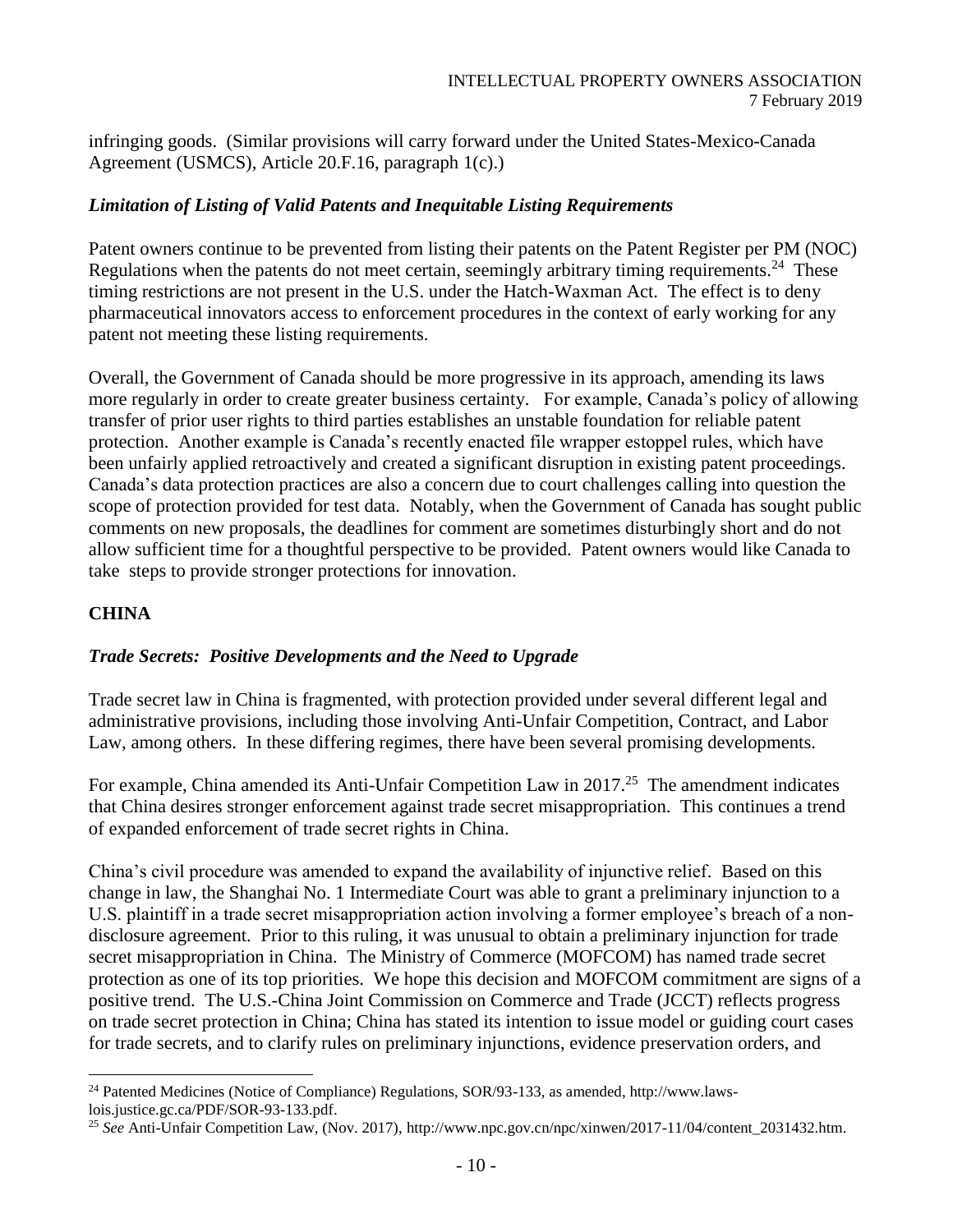damages.<sup>26</sup> We are also encouraged by the Asia-Pacific Economic Cooperation (APEC) endorsement of Best Practices for Trade Secret Protection and Enforcement, which the U.S. should encourage China to implement expediently. $27$ 

Although recent developments are promising, trade secret owners still face significant challenges protecting their confidential information. High evidentiary burdens, limited discovery, and damages issues are considerable obstacles. Not only is the act of seeking relief difficult, but it can require waiting until additional damage transpires. Under criminal law, theft is determined by the consequences of the loss, as opposed to the act of misappropriation. Even if a trade secret owner knows a theft has taken place, a criminal investigation cannot begin until a significant and possibly irreversible injury has taken place.

The way a misappropriator uses a trade secret can also affect the ability to obtain relief under civil law. For example, under the Anti-Unfair Competition Law, action can only be taken against a "business undertaker." If the trade secret is used outside a commercial context, the owner has no recourse. Like its criminal counterpart, the current civil law prevents early intervention to minimize damages.

The requirements for many businesses to submit technical and functional features of their products, as well as confidential test data, as a condition for access to the Chinese market present further challenges for protecting confidential business information. Further, the most recent draft revision of China's Patent Law would give local and provincial patent administration and enforcement IP offices new powers to investigate patent infringement cases, including giving them broad authority to inspect the sites where the alleged infringement takes place and to review and copy relevant documents.<sup>28</sup> Our members are concerned with the significant risk of trade secret disclosure that could result from administrative investigations. Absent proper safeguards, such administrative enforcement of patents could result in disclosure of confidential information.

The consequences of such disclosures to government agencies can be particularly harmful because receiving agencies have been generally willing to provide such confidential information to the public on request. In some cases, the information provided is reviewed by expert panels that include employees of local businesses and institutions that might benefit financially from having access to another company's trade secrets. Although at the 2014 JCCT, China promised to hold government officials with access to confidential business information accountable and otherwise shield the details from public disclosure, the impact of any changes has yet to be felt.<sup>29</sup>

In summary, in China, our members face high burdens of proof, limited discovery, and damages issues when seeking to enforce their trade secrets. Especially distressing, a trade secret owner must wait until a significant and possibly irreversible injury has taken place before seeking relief. Our members also face requirements to submit confidential details to government agencies. Although we are encouraged

[https://ustr.gov/sites/default/files/11202016-US-Best-Practices-Trade-Secrets.pdf.](https://ustr.gov/sites/default/files/11202016-US-Best-Practices-Trade-Secrets.pdf)

l <sup>26</sup> *U.S.-China Joint Fact Sheet for the 27th U.S.-China Joint Commission on Commerce and Trade* (Jan. 2017), https://ustr.gov/about-us/policy-offices/press-office/fact-sheets/2017/january/us-china-joint-fact-sheet-27th-us.

<sup>27</sup> *AMM Joint Statement*, APEC Peru (2016)[, http://mddb.apec.org/Documents/2016/MM/AMM/16\\_amm\\_jms.pdf;](http://mddb.apec.org/Documents/2016/MM/AMM/16_amm_jms.pdf) *Best Practices in Trade Secret Protection and Enforcement Against Misappropriation* (Nov. 2016),

<sup>&</sup>lt;sup>28</sup> The Patent Law of the People's Republic of China Draft Revision dated 4 January 2019, Article 69.

<sup>29</sup> *See U.S.-China Joint Fact Sheet on 25th Joint Commission on Commerce and Trade* (Dec. 2014)[, https://ustr.gov/about](https://ustr.gov/about-us/policy-offices/press-office/fact-sheets/2014/december/us-china-joint-fact-sheet-25th-us)[us/policy-offices/press-office/fact-sheets/2014/december/us-china-joint-fact-sheet-25th-us.](https://ustr.gov/about-us/policy-offices/press-office/fact-sheets/2014/december/us-china-joint-fact-sheet-25th-us)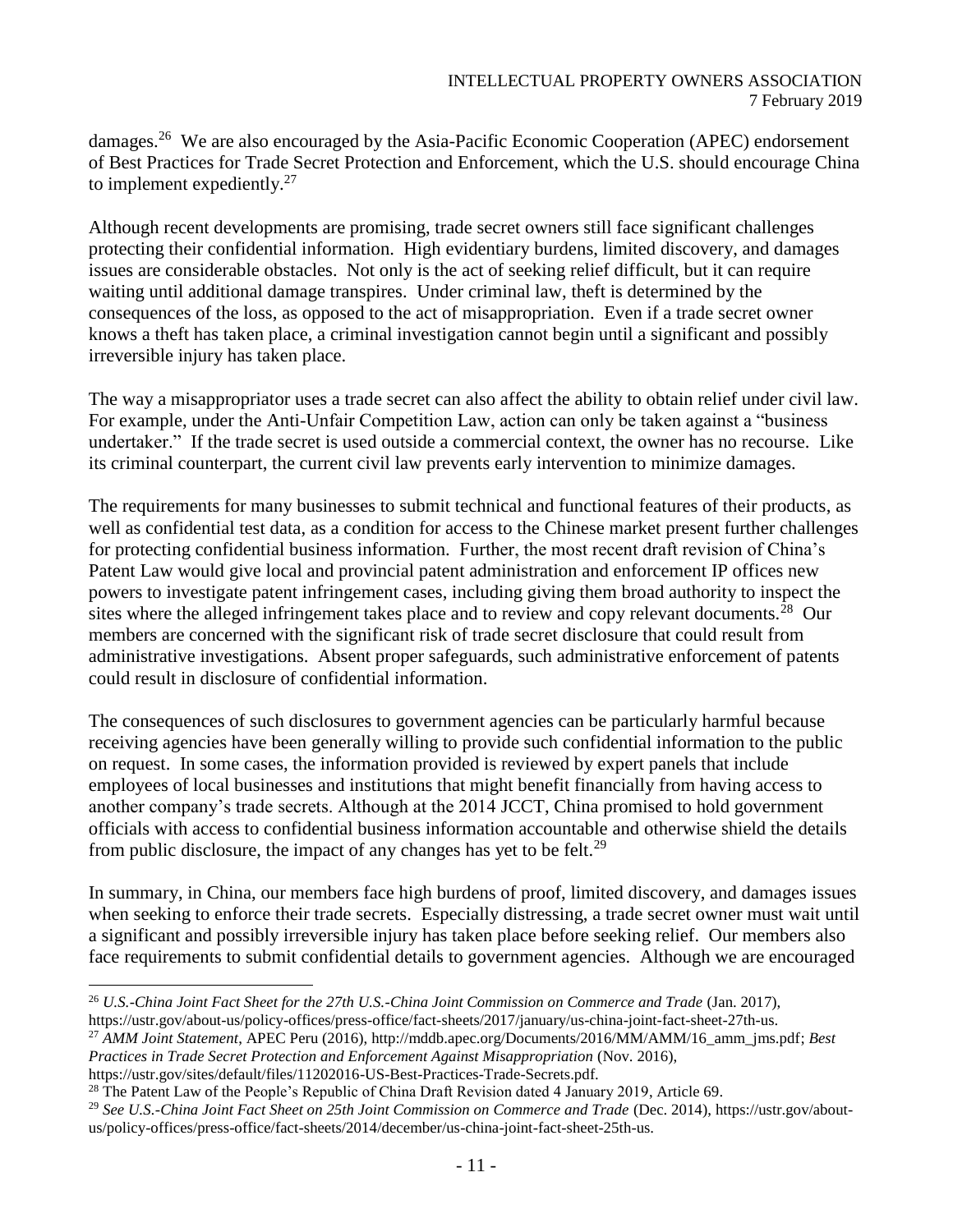with recent upgrades, such as the expanded availability of injunctive relief in China's amended civil procedure framework, more needs to be done to protect trade secrets.

### *Much Needed Upgrades to China's Design Patent Protection Under Consideration*

Currently, China's patent law only offers design protection for an overall product, as opposed to protection for individual parts or portions of a larger design. A recent decision<sup>30</sup> confirms the reduced availability and worth of graphical user interface (GUI) and icon design patents in China, particularly for companies that produce software alone, and for software that is usable on a variety of devices or platforms.

The inability to claim partial designs is not only a problem for GUI designs. Much of today's innovation is incremental, building on existing ideas and products, and certain elements of a product's design often carry through to later generations. Because new designs for a product may build on or incorporate portions of designs of previous product generations, novel features within those goods with respect to look and feel can have significant commercial relevance separate and apart from the overall product. Additionally, it might be necessary to separately protect individual parts of a product to safeguard against specific infringers in a supply chain or to preserve revenue for spare parts. The most recent draft revision of China's Patent Law deleted a proposed amendment to Article 2 in the previous draft that would enable protection for the design of part of a product. The U.S. should encourage China to amend Article 2 as previously proposed to include this necessary improvement, which would provide enhanced protections for American manufacturers.

China should also be encouraged to allow the use of broken lines in design patents. Broken lines enable the applicant to provide critical context for their design without overly limiting what is protected by a design patent. Broken lines also allow the applicant to focus on just the novel features of the design. In other countries, including the U.S., such lines allow the applicant to depict nonessential features to clarify the novel aspect being claimed. The U.S. should also encourage China to clarify that design patent applications can contain dotted lines.

### *Challenges Created by Chinese Trademark Law*

 $\overline{a}$ 

Several amendments to China's trademark law became effective in 2014. These amendments improved the law, such as with the addition of a good-faith requirement when applying for new marks; yet, brand owners still face substantial challenges. For example, failed oppositions result in immediate registration of challenged marks in the absence of a right to appeal, forcing brand owners to initiate separate invalidation proceedings before the Trademark Review and Adjudication Board. As the brand owner waits, a bad faith registrant can build up years of use, improving its chances to use the mark permanently under Chinese jurisprudence. Bad faith registrants might even be able to take enforcement action against a brand owner's use of its own trademark.

The 2014 PRC Trademark Law dropped the Opposition Review, depriving both parties of their rights of action. As the success rate of opposition in China is very low, the removal of Opposition Review from the PRC trademark framework can only make things worse. Once bad faith registrants get their registration certificates, the brand owners will bear a heavy burden to invalidate them, not to mention the infringement risks caused by the registration if the non-registrant brand owner continues using their

<sup>30</sup> *Beijing Qihu Technology Co., Ltd. and Qizhi Software Co., Ltd. v. Beijing Jiangmin New Sci. Tech. Co.*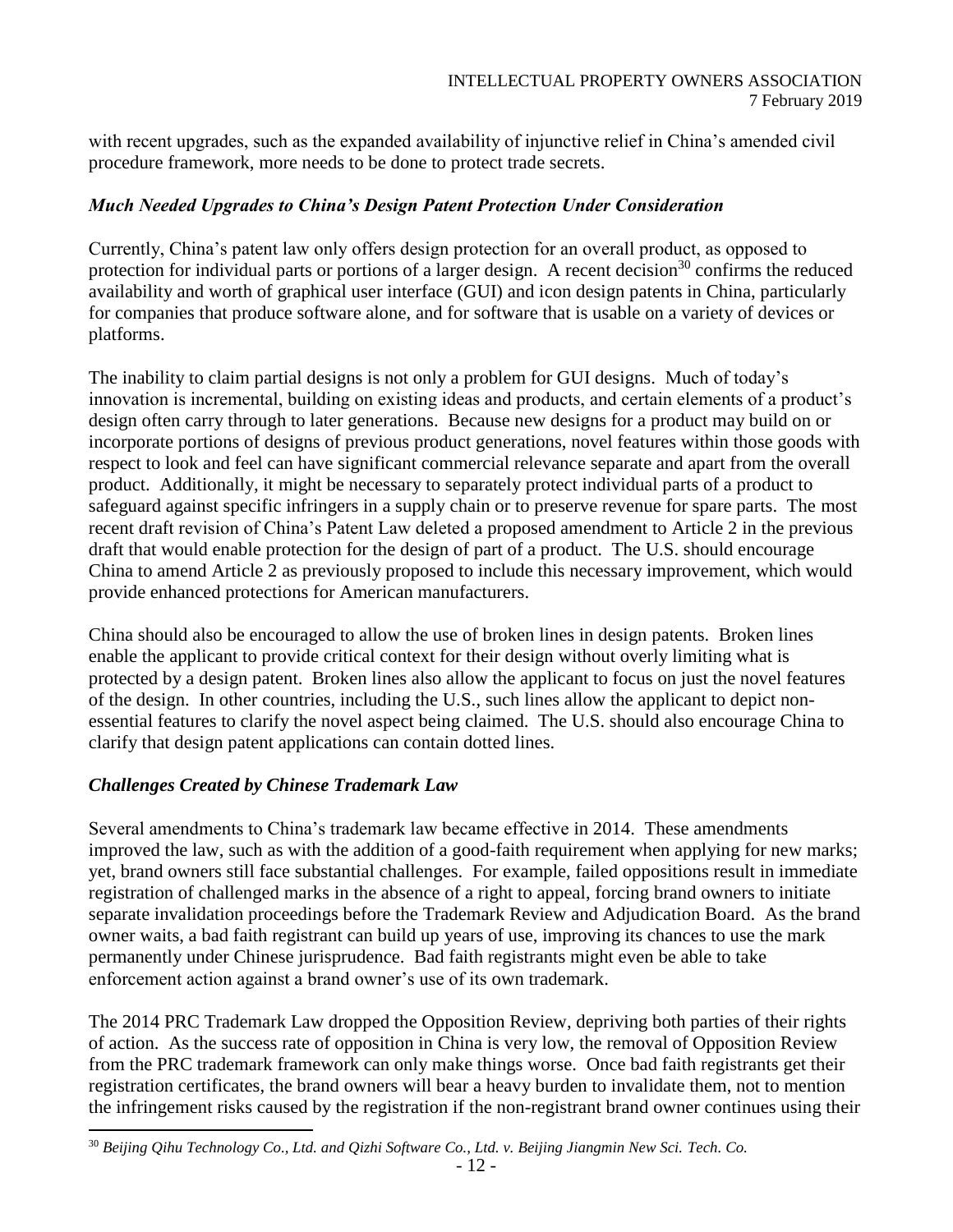unregistered mark. Even if the invalidation action goes well, the process takes about one year, and the bad faith registrant might continue to appeal to the courts at three levels, which takes at least an additional three years, delaying resolution of the dispute, to the detriment of the brand owner.

We also note that, in late 2015, the Chinese Trademark Office began invoking the Article 7 good faith requirement to invalidate abusive trademark registrations. Although this represents needed progress, China should be encouraged to continue to rein in trademark abuse.

Bad faith trademark filings include "trademark squatters" who file trademark applications and obtain registrations on the internationally established trademarks of brand owners, either to sell them back to the brand owner or to confuse the public and consumers. Establishing bad faith in these circumstances is too difficult and the standard for establishing the brand owner's trademark as "well known" is excessively high, particularly where the bad faith trademark filing is made before launch of the legitimate branded product in China.

#### *Incomplete Delinking of Indigenous Innovation from Government Procurement*

Since 2011, China has committed to delink its innovation policies from government procurement preferences. Much progress has been made since then, with several provinces and sub-provincial units issuing notices to comply with a State Council notice requiring the policy change. It is clear, however, that a relationship between indigenous innovation and government procurement still exists today. There were several examples within the last few years, such as the catalogue of indigenous innovation products established by the Economic and Information Technology Bureau of Yingzou District<sup>31</sup> or the budget notice from Nanxian County, Hunan stipulating the same preferences.<sup>32</sup> Therefore, although we are encouraged by China's renewed commitment at the 27<sup>th</sup> JCCT to build on the country's 2011 commitment, the U.S. should encourage implementation to move at a more rapid pace.<sup>33</sup>

Along similar lines, we are concerned there are indications that China might be establishing sovereign patent funds to provide an advantage to Chinese companies in the market.

#### *Discriminatory Technology Transfer Regulations*

Regulations on Technology Import and Export Administration of the People's Republic of China<sup>34</sup> place onerous obligations on foreign licensors that are not applied to domestic licensors. These include Articles 24 and 25, which require that a company licensing a foreign technology indemnify a Chinese licensee against third parties who sue for infringement. Article 27 forbids the use of invention grantback clauses in which the licensee grants a license back to the licensor for improvements. These regulations do not allow parties to contractually agree to a different allocation of risk. No similar

http://www.yzjx.gov.cn/html/gonggaotongzhi/20150209/2136html.

<sup>&</sup>lt;sup>31</sup> *See* Notice on the Organization to Report to the Yinzhou District Government on the Priority Procurement of Independent Innovative Products and High Quality Products Catalog in 2015,

<sup>32</sup> *See* Notice of the Finance Bureau of Nanxian County on Clarifying the Relevant Matters Concerning the Preparation of Departmental Budget, http://www nxczw.gov.cn/tongzhigonggao/2015/0127/309 html.

<sup>33</sup> *U.S. and Chinese Delegations Conclude the 27th Session of the U.S.-China Joint Commission on Commerce and Trade* (Nov. 2016), https://ustr.gov/about-us/policy-offices/press-office/press-releases/2016/november/us-and-chinesedelegations.

<sup>34</sup> http://www.wipo.int/edocs/lexdocs/laws/en/cn/cn125en.pdf.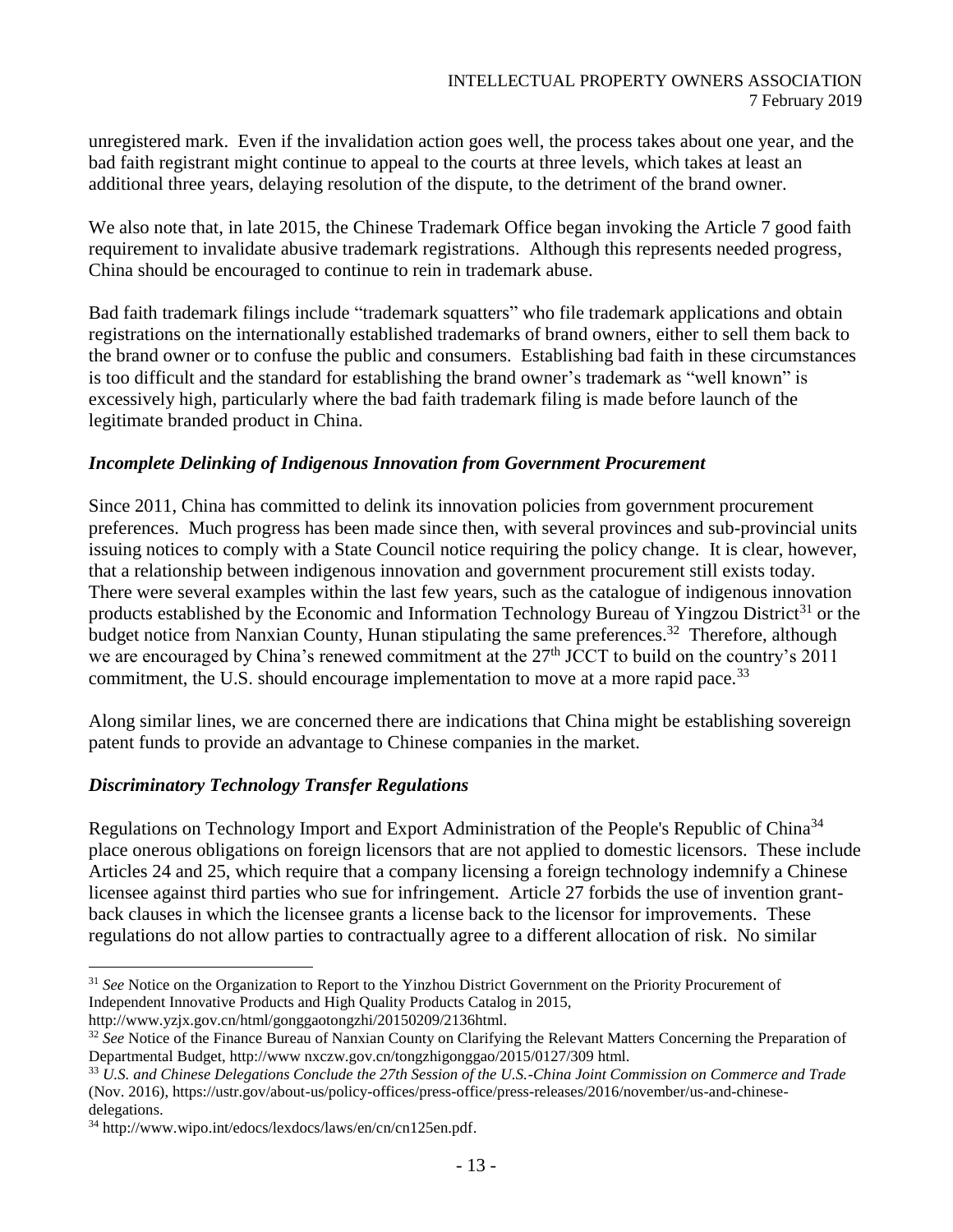obligations are placed on domestic licensors. These difficulties are exacerbated by the ability of MOFCOM to require modification of license agreements before allowing payment of royalties. These matters should be negotiated by the contracting parties at arm's length, rather than dictated by regulation in a manner that deprives foreign companies of "national treatment."<sup>35</sup> Additionally, these regulations undermine Article 22 of the recently published Foreign Investment Law of the People's Republic of China (Draft).

The draft Foreign Investment Law has provisions that, if effective, could constitute substantial progress in dismantling policies, laws, regulations, and practices that force technology transfer. Article 22 of the draft law provides, among other things, that "administrative organs and their employees must not force the transfer of technology through administrative measures." The concern is that this language might prove open to loopholes that would prevent it being fully effective. For example, if a transfer is mandated other than "through administrative measures" it might not be considered a violation of the law.

In addition, there are many other laws, regulations, and practices outside the Foreign Investment Law that would serve to undermine the restriction against forced technology transfer. These include the discriminatory technology transfer regulations discussed above, particularly Articles 24, 25, and 29 of the Regulations on Technology Import and Export Administration of the People's Republic of China. The draft Patent Act, dated 4 January 2019, would increase the power of administrative agencies to investigate patent infringement and seize confidential information including trade secrets (Article 69), which might result in the disclosure of such trade secrets to others, including competitors. Regulatory laws such as environmental, pharmaceutical, and medical device regulatory approval requirements can also result in concerning disclosures of confidential information, particularly where information is sought more broadly than reasonably necessary to accomplish regulatory review or where the regulatory agencies share submitted information with competitors (such as technical experts employed or affiliated with competitors) or share submitted information with later regulatory applicants (or use it on their behalf).

### *Patent Enforcement and the Amendment to Chinese Patent Law*

Language in China's current draft revision to its Patent Law<sup>36</sup> raises concerns that in some instances valid patent rights might not be enforced. The draft revision would require those who apply for and exercise patent rights to act in good faith and not misuse patents to "damage public interests or exclude or restrict competition."<sup>37</sup> Little detail has been given to explain this principle or guide the courts and administrative agencies that will ultimately be tasked with enforcing it. Every patent, on some level, is a government-sanctioned restriction on competition. Under the proposed law, there is too much risk and uncertainty that patents might be deemed improper and thus invalidated. Although wellintentioned, such a position would create significant uncertainty and impede the legal exploitation of patents. This also raises questions regarding consistency with TRIPS Article 30, which provides that the exceptions to the exclusive rights conferred by a patent should not unreasonably conflict with a

<sup>35</sup> *See, also*, starting at page 7 of the testimony of Mark Cohen to the U.S.-China Economic and Security Review Commission, at the Hearing on the Foreign Investment Climate in China: Present Challenges and Potential for Reform, on January 28, 2015, https://www.uscc.gov/sites/default/files/Mark%20Cohen\_testimony.pdf.

<sup>&</sup>lt;sup>36</sup> The Patent Law of the People's Republic of China Draft Revision dated 4 January 2019.

<sup>37</sup> *Id.* at Art. 20.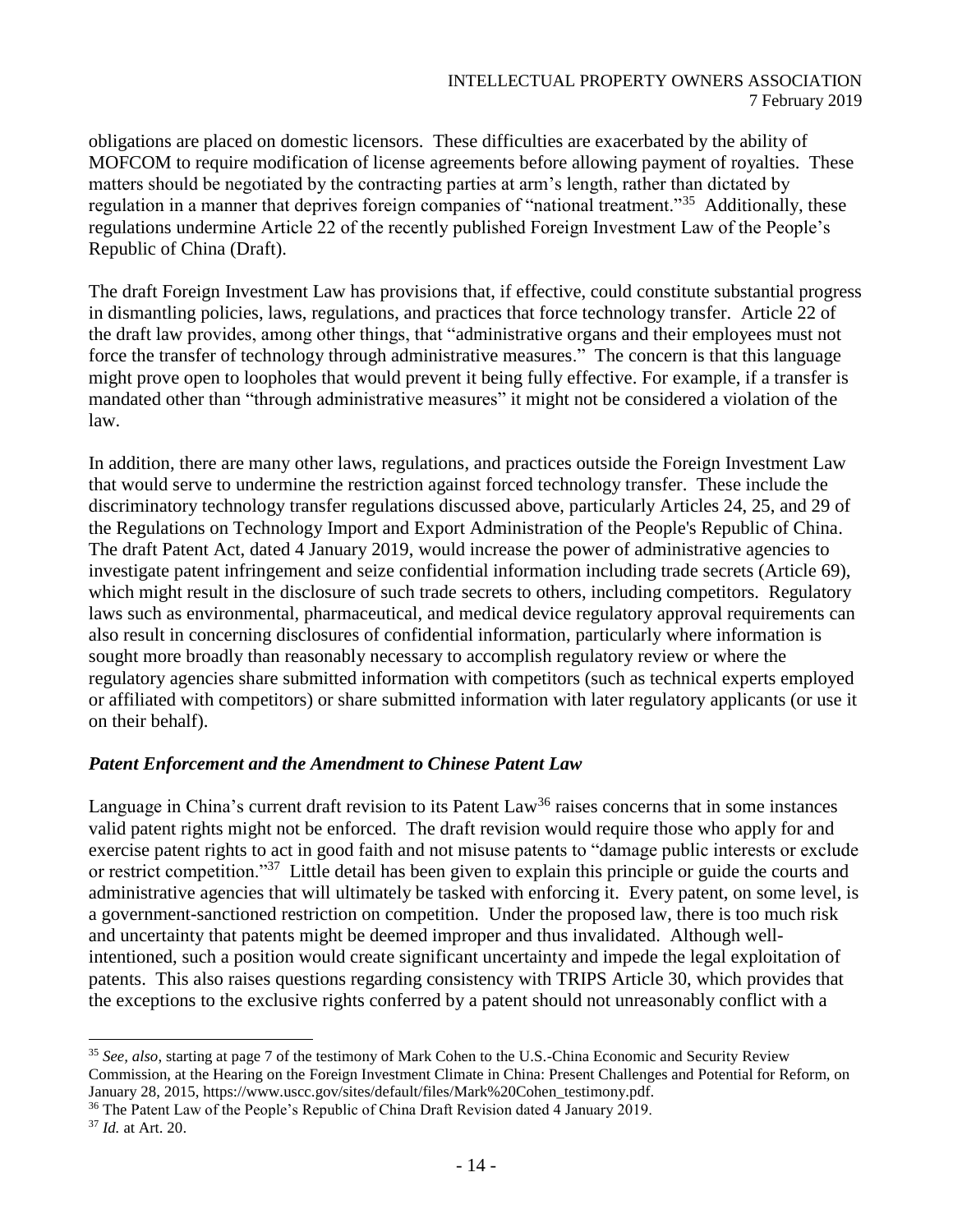normal exploitation of the patent and unreasonably prejudice the legitimate interests of the patent owner, taking account the legitimate interests of third parties.

Moreover, the high and growing volume of utility models in China,<sup>38</sup> combined with the lack of examination with respect to patentability, creates substantial uncertainty for U.S. companies in the Chinese market. Although China's National Intellectual Property Administration (CNIPA) has acknowledged the extent of the problem by rejecting some utility model applications that are "obviously unpatentable," more safeguards are needed to ensure these patents are not inappropriately used against innovative American and Chinese companies. One such measure might be to require that the owner of a utility model or design patent in every case obtain a search report from CNIPA supporting the validity of the patent prior to asserting it, and another might be to automatically stay infringement proceedings until timely invalidation requests have been resolved.

The draft revision continues to expand administrative enforcement of patent rights. It would give hundreds of inexperienced local and provincial patent administration and enforcement offices new powers to investigate and inspect, to grant injunctive relief, and to impose compensatory damages, fines, and penalties for patent infringement, and even to enhance damages if the infringement is deemed willful. One of the effects of the draft amendment will be to allow primarily Chinese domestic entities or individuals to assert their rights before local and administrative officials, who might not be technologicallyand legally qualified, without clear guidance tying any award to the value of the patent. Currently, such proceedings are entrusted only to certain courts selected by the Supreme People's Court due to concerns about the complexity of patent cases. Implementing the proposed draft would fragment enforcement, interpretations, and procedures regarding patent laws and the related rights, making enforcement in China less predictable and extremely difficult to navigate.

To be more effective, China's patent system should allow for appropriate recourse to civil litigation for patent infringement to the exclusion of administrative enforcement remedies, which can be political, unprofessional, and discriminatory. This would help rights-holders demonstrate the value of their patents or other IP, by addressing, among other issues, the problem of insufficiently examined rights by adjudication before more experienced, technical trained, competent, and less political courts.

One positive development is that the revisions to the Patent Examination Guidelines, implemented by CNIPA on April 1, 2017,<sup>39</sup> include provisions in section 3.5 requiring patent examiners to consider post-filing data provided by patent applicants in support of their applications. We believe these changes will foster timely filing of applications for new drugs by allowing applicants to later submit additional information consistent with the drug development process. Further amendments would be useful to clarify that such data can be submitted in response to various kinds of rejections. We also note changes in sections 4.2 and 4.3.1 harmonizing Chinese patent practice with U.S. patent practice in allowing invalidity petitioners to submit new evidence of invalidity when patent owners seek to amend their claims during the invalidity proceeding.

We note that the Beijing IP Court has embarked upon an initiative to use guiding cases in deciding new IP cases, including establishing a database of guiding cases and a research organization for identifying

<sup>38</sup> *See* 2017 SIPO Annual Report at 45 (June 2018), http://english.sipo.gov.cn/lawpolicys/annualreports/2017a/ (in 2017, utility model applications grew by over 22%).

 $39$  Decision on Amending the Patent Examination Guidelines (Feb. 2017), http://www.sipo.gov.cn/zwgg/201712/t20171220\_1322147.html.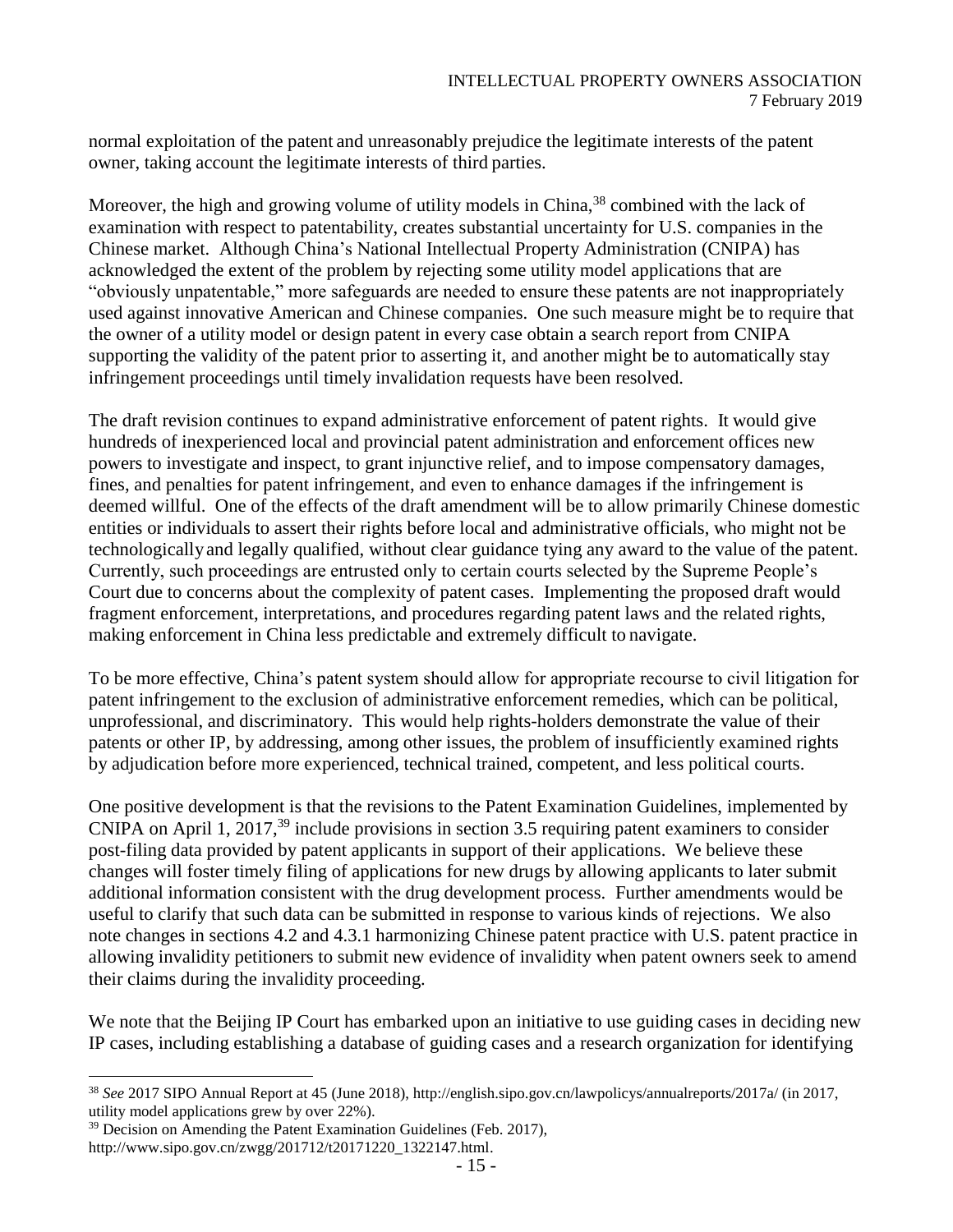guiding cases to add to the database. Such efforts reveal a desire on the part of China's judiciary to bring some transparency and predictability to enforcement of IP rights in China. We believe transparency and predictability in IP enforcement in China will be improved if a system of guiding cases can be adopted by more IP courts.

### *Potential Negative Impact of Draft Laws and Regulations Regarding Service Inventions*

The current draft revision of the Patent Law proposes amendments to Article 6 to list specific examples of incentive mechanisms for employers to share innovation profit with service inventors. We believe that the list of incentive mechanisms is unnecessary and might cause confusion. 40 Article 16 of the Patent Law already requires an employee entity to give the inventor or designer (of a service invention) a reasonable amount of remuneration (but without specifying exactly how). We are concerned that the proposed amendments to Article 6 could be misinterpreted as requiring share-based awards as the only acceptable type of remuneration, and thereby limiting the employee entity's freedom in remunerating its employees. We would like to see clarification that the obligation under Article 16 of the Patent Law to give inventors remuneration shall be considered satisfied by compliance with an employer's invention remuneration rules, regulations, plan, policy, or compliance with an agreement between employer and inventor regarding inventor remuneration.

CNIPA continues to develop administrative service invention regulations with the intent to promote innovation. IPO commends CNIPA's efforts to promote scientific advancement and technological innovation within China. Although we understand the policy that inventors should be appropriately incentivized, the current form of the draft regulations has the potential to negatively affect the ability of companies to make commercial choices about how to best motivate their employees and use or dispose of IP assets their employees have been compensated to create.

We have previously noted improvements to the service invention regulations in the draft released in April 2015.<sup>41</sup> Specifically, reference to "technical secrets" in Article 4, which could have put trade secrets at risk, has been removed. The entitlement for inventors to know the "economic benefit" of their service inventions, which could have required companies to reveal confidential information to exemployee inventors hired by competitors, has also been removed. Other references to trade secrets or know-how remain, however, and the requirement for entities to show "economic benefit" in disputes with inventors remains. This requirement could lead to a strategy in which competitors purposely hire inventors and encourage them to dispute their remunerations to learn strategic insights from their competitors.

The draft could be improved in several additional areas. For example, although the draft regulations make it appear possible for companies to create their own agreements or policies regarding inventor remuneration, an entity would do so at great risk. Policies or agreements that revoke an undefined set of inventor rights or attach "unreasonable conditions" are considered invalid. A finding that prior policies or agreements are invalid would result in the draft regulation default rules retroactively applying, which for many commercial entities might be quite onerous. For example, fixed remuneration arrangements, currently in wide use by entities and by far the simplest way to reward inventors, cannot satisfy the requirements in the latest draft of the regulations. Rather than fostering a

<sup>&</sup>lt;sup>40</sup> The Patent Law of the People's Republic of China Draft Revision dated 4 January 2019, Art. 6.

<sup>&</sup>lt;sup>41</sup> Notice of the Office of Legislative Affairs of the State Council on Public Consultation on the Draft of Service Invention Regulation (Draft for review) (Apr. 2015), http://zqyj.chinalaw.gov.cn/readmore?listType=1&id=143.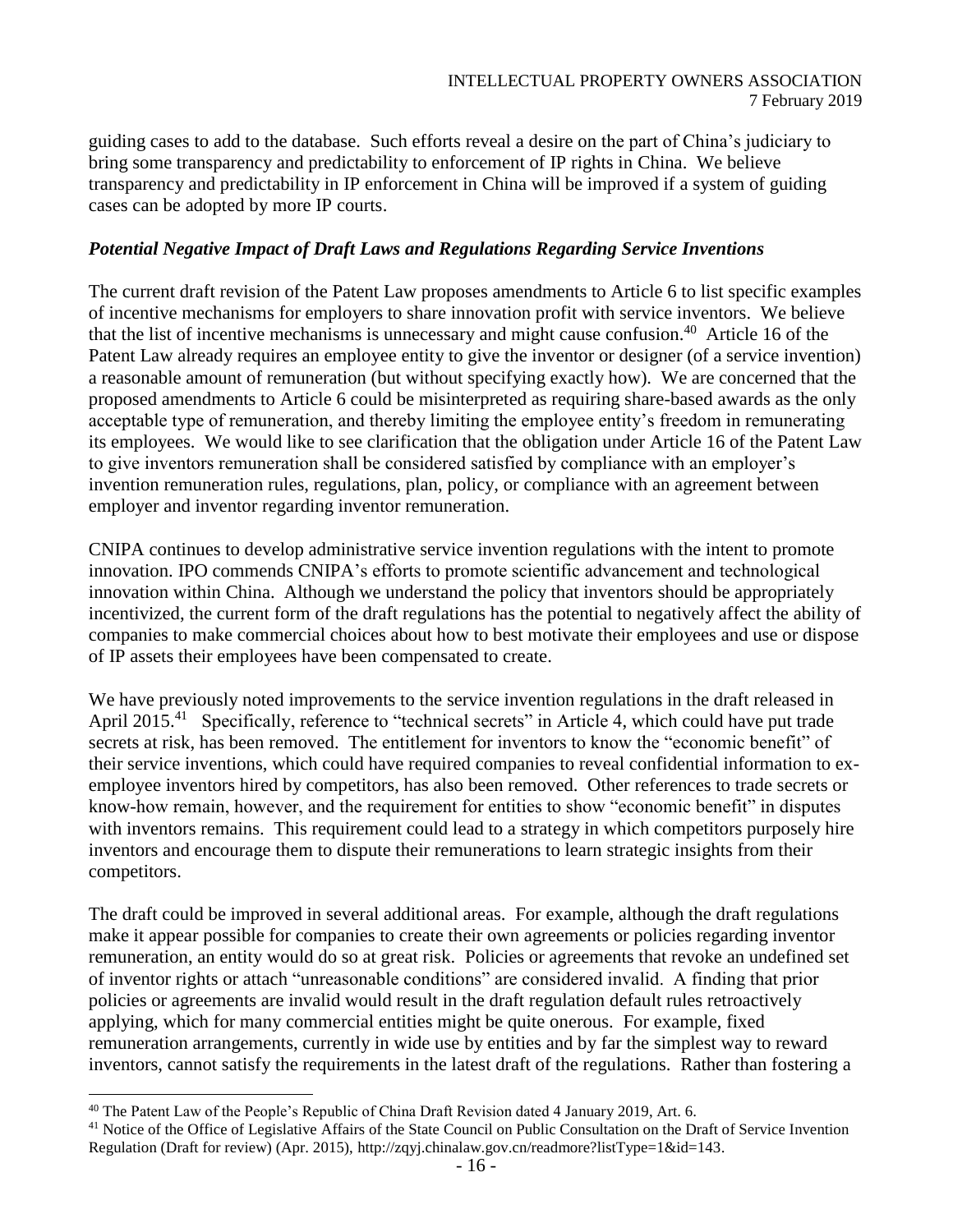collaborative and harmonious relationship that encourages innovation and development, the regulations could inadvertently create an adversarial relationship between companies and their inventors.

Variations among industry sectors, market conditions, and corporate circumstances have led companies to pursue different ways to promote and reward innovation internally. The one-size-fits-all structure of the draft regulations, particularly with respect to calls for minimum financial compensation to inventors, would impair the carefully thought-out policies that many companies have established based on experience and knowledge of their respective industries. No single set of financial incentives works well for everyone or should be applied to all inventors.

Another practical challenge involves the requirement that, to abandon a patent, the inventor must be notified,  $42$  which makes it difficult, if not impossible, to dispose of private property. Beyond the practical concerns attending compliance with such a regulation, companies would be required to provide this information to former employees. Given that it is not unusual for former employee inventors to be hired by competitors, this could provide unique strategic insight for their new employers.

Concerns also arise as a result of administrative oversight of the draft regulations, which empowers agencies to oversee and search work contracts, rules, regulations, financial and market data, and other business secrets relevant to service inventions. Although administrative agencies are required to keep this information confidential, without limitations on the type of evidence considered relevant to such a search, confidential business information could be at risk.

### *Unique Challenges to Pharmaceutical Protection*

Our members welcome the patent term extension for pharmaceutical products in Article 43 of the draft revision of Patent Law. The requirement of simultaneous market approval applications in China and abroad, however, is burdensome to innovative pharmaceutical companies.

With respect to patent examination, China recently changed its patent examination guidelines to allow patent applicants to file additional biological data after filing their applications, and confirmed that its patent examination guidelines would no longer be applied retroactively. This is a welcome step. Concerns remain, however, that CNIPA appears to be imposing new and unfair or inappropriate limitations and interpretations of the new amendment, especially at the PRB (Patent Reexamination Board) level on the use of post-filing data to satisfy inventive step requirements. With respect to enforcement, transparent mechanisms are needed in China to ensure that patent issues can be resolved before potentially infringing pharmaceutical products are launched on the market. Neither China's Drug Administration Law nor the Provisions for Drug Registration provide an effective mechanism for enforcing patent rights vis-à-vis regulatory approval of follow-on products.

The situation has improved somewhat with respect to counterfeit medicines, as China has implemented plans to improve drug safety and severely crack down on the production and sale of counterfeit medicines. The production, distribution, and sale of counterfeit medicines and unregulated active pharmaceutical ingredients, however, remain rampant in China and continue to pose a threat to China and its trading partners.

 $\overline{a}$ <sup>42</sup> *Id* at Art. 15.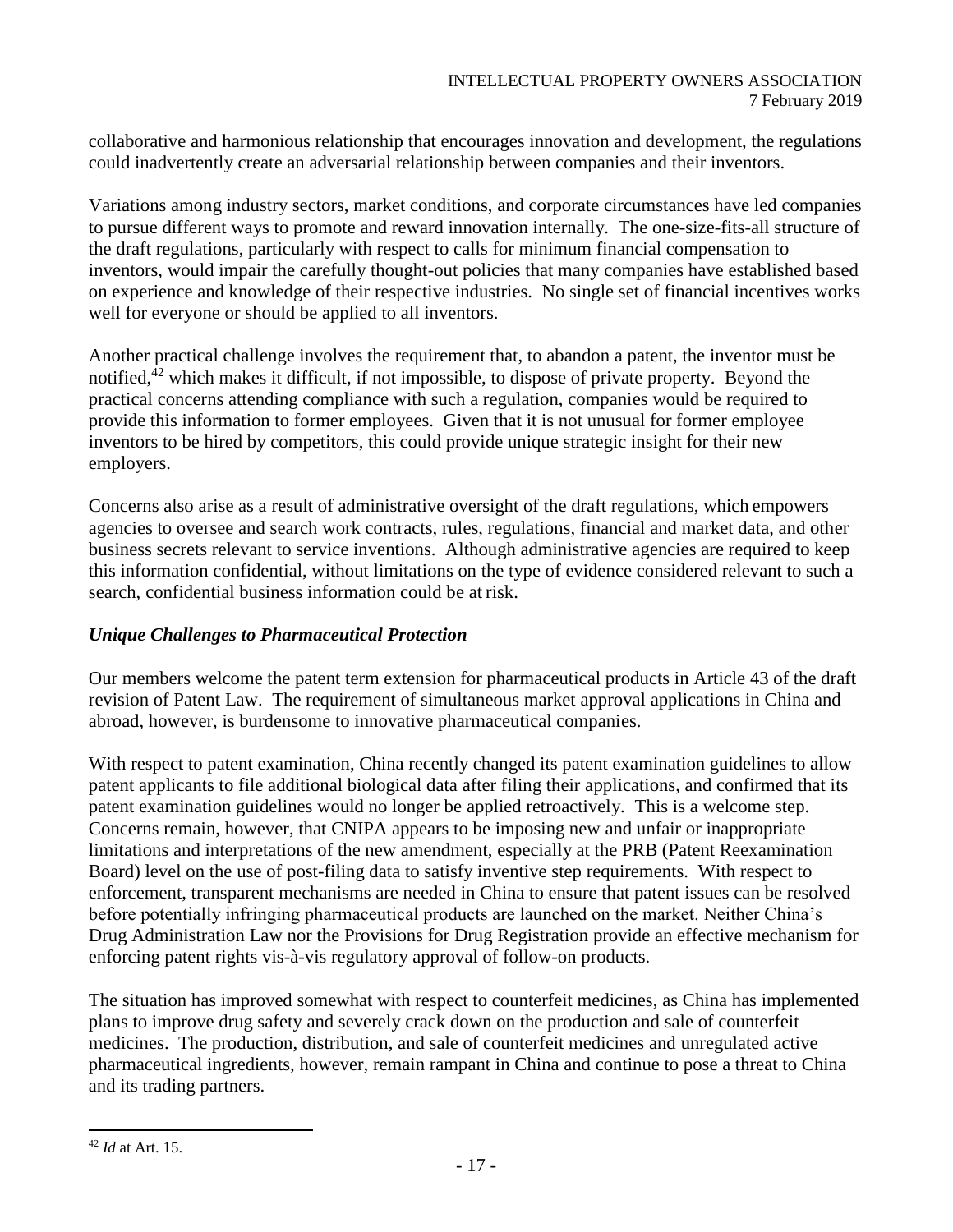### *Requirements for Foreigners to Hire Local Patent Agencies*

In China, domestic applicants may file their patent applications directly with CNIPA. Foreign applicants who want to own their patent assets must appoint a patent agency to represent them before CNIPA. <sup>43</sup> Hiring a third party, however, can increase both expense and risk that confidential information is lost in the process. For companies with significant operations in foreign countries, it is not uncommon to have in-house operations that manage the patent application process. Yet, this is not possible under China's current Patent Law.

Although companies can avoid filing through a third party by establishing a Chinese business unit, relevant patent applications must be assigned to a Chinese entity. This complicates patent ownership by splitting up a potential family of assets among several entities, can disqualify the applicant from receiving incentives in other countries, and might not even be allowed based on contractual obligations. U.S. companies should be allowed to file patent applications in their own names, as long as subsequent prosecution is facilitated by an in-house or outside attorney or agent qualified by CNIPA.

## **ECUADOR**

#### *Advances to Weaken the Global IP Infrastructure*

Ecuador has granted "mandatory licenses" at an alarming rate since the country expanded the ability to pursue compulsory licenses in 2009.<sup>44</sup> A number of applications for such licenses are pending. Although these licenses are limited to "public health" priorities, Ecuador has also sought to weaken patent protection for green technology. Ecuador has also supported discussions in international fora to reduce the patent term and expand flexibilities to weaken the related IP.<sup>45</sup> This preference towards accessing technology outside of market channels damages the incentive to invest. It can also slow down the process of technology dissemination.

### **INDIA**

l

### *National IPR Policy*

Overall India's IPR Policy (Policy) unveiled in May 2016 provides a valuable roadmap for realizing the potential of India's creativity and recognizes the central role IP plays in this regard.<sup>46</sup> The Policy lays down seven objectives with action points for each objective to stimulate a dynamic, vibrant, and balanced IP rights system in India. Among other positive recommendations, we are encouraged by the Policy's recommendation to further study the protection of trade secrets.<sup>47</sup> As discussed below, improving India's trade secret regime is critical to ensuring a level playing field for non-Indian innovators.

<sup>43</sup> Patent Law of the People's Republic of China, at Art. 19,

[http://english.sipo.gov.cn/laws/lawsregulations/201101/t20110119\\_566244.html.](http://english.sipo.gov.cn/laws/lawsregulations/201101/t20110119_566244.html)

<sup>44</sup> Executive Decree No. 118, [http://www.wipo.int/edocs/lexdocs/laws/en/ec/ec035en.pdf.](http://www.wipo.int/edocs/lexdocs/laws/en/ec/ec035en.pdf) 

<sup>45</sup> TRIPS Council, Contribution of Intellectual Property to Facilitating the Transfer of Environmentally Rational Technology, IP/C/W/585 (Feb. 2013).

<sup>46</sup> National Intellectual Property Rights Policy, Government of India (May 2016) (National IPR Policy),

http://dippnic.in/English/Schemes/IntellectualPropertyRights/NationalIPRPolicy08.08.2016.pdf.

<sup>47</sup> National IPR Policy at ¶ 3.8.4.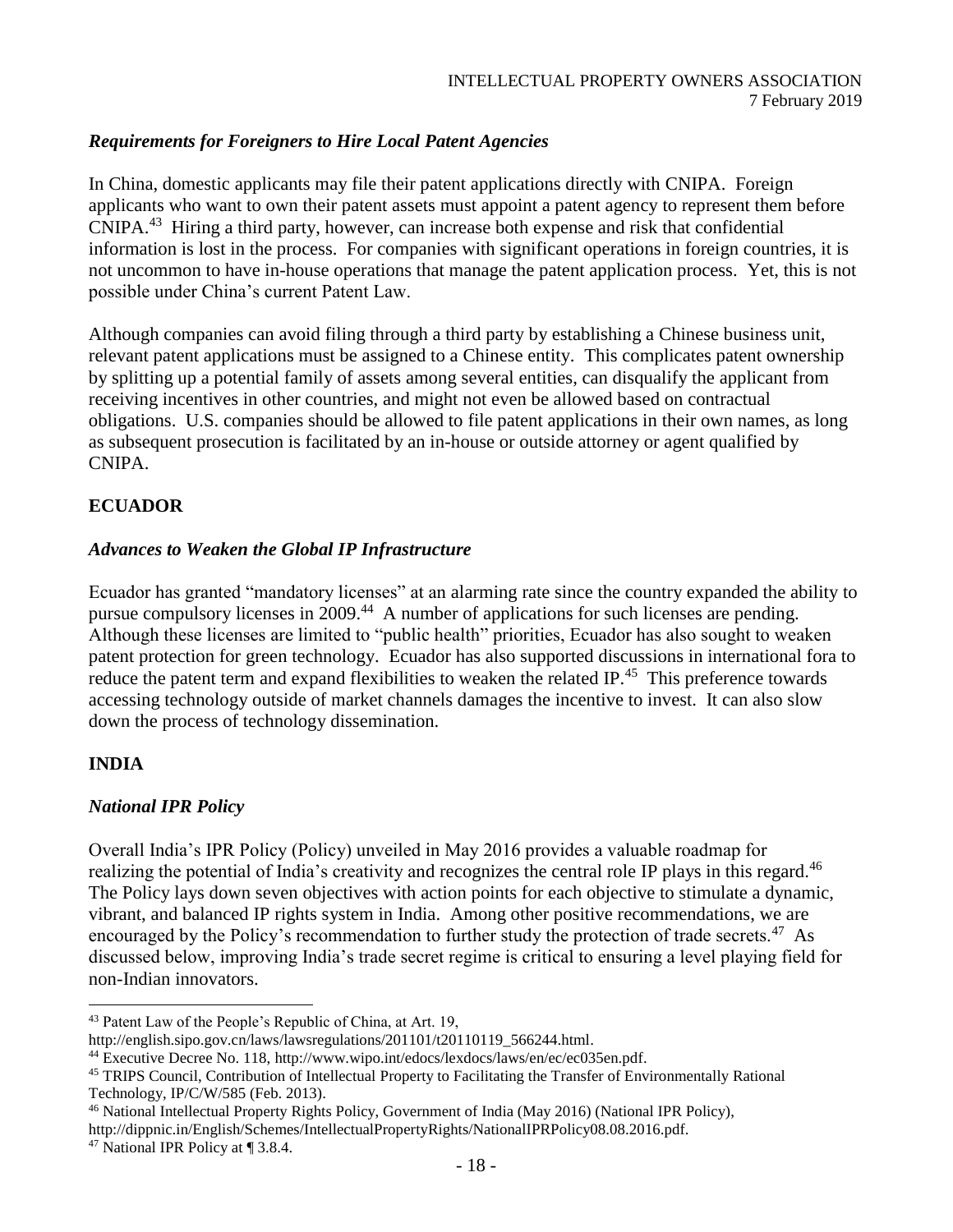Although much of the Policy is still being implemented, some recommendations should be closely monitored. For example, item 2.16 in the Policy proposes statutory incentives, like tax benefits linked to IP creation, for the entire value chain from IP creation to commercialization. Although incentivizing the pursuit of IP protection and its use is a laudable objective, caution should be exercised to prevent frivolous filings being made just to benefit from this initiative. Regarding the tax benefits, clarity is needed on how to value IP creation. Additionally, considering that IP can arise from a variety of actors, we suggest that such benefits should be extended to all IP being created or commercialized in India by individuals, small entities, or companies.

Taken as a whole, the Policy includes many positive actions for improving India's IP systems but we have not yet seen much in the way of implementation. The U.S. should continue to monitor the implementation of the Policy as it unfolds.

#### *Additional Patentability Criteria*

India's Patent Act adds an additional criterion for patentability beyond the TRIPS requirements. Known as 3(d), it requires enhanced efficacy for substances in order for an invention to be eligible for patent protection. The law makes it difficult to secure patent protection for certain types of pharmaceutical inventions and chemical compounds.

#### *Policies That Mandate or Encourage Compulsory Licensing*

Section 4.4 of India's National Manufacturing Policy discusses the use of compulsory licensing to help domestic companies "access the latest patented green technology."<sup>48</sup> This section creates the "Technology Acquisition and Development Fund" (TADF) to help in situations when a patent holder is unwilling to license, either at all or "at reasonable rates," or when an invention is not being "worked" within India.<sup>49</sup> TADF is empowered to request compulsory licensing from the Government of India.<sup>50</sup>

Similarly, India's National Competition Policy requires IP owners to grant access to "essential facilities" on "agreed and nondiscriminatory terms" without reservation.<sup>51</sup> The concept of essential facilities appears to cover a broad range of technologies including at least "electricity, communications, gas pipelines, railway tracks, ports, [and] IT equipment."<sup>52</sup> The unconditional application of the essential facilities doctrine to such a broad technology landscape substantially decreases the value of the underlying IP and can undermine incentives for innovation.

Although other motives might be at play, the impetus to use compulsory licensing appears directly tied to industrial policy. Even though not adopted, a 2011 discussion paper produced by the Ministry of Commerce provides some insights. It explains that "compulsory licensing has a strong and persistent

<sup>&</sup>lt;sup>48</sup> National Manufacturing Policy, Government of India Ministry of Commerce & Industry Department of Industrial Policy & Promotion (2011), http://dipp nic.in/English/policies/National\_Manufacturing\_Policy\_25October2011.pdf.

<sup>49</sup> *Id.* at ¶ 4.4.1.

<sup>50</sup> *Id.* at ¶¶ 4.2, 4.4.3.

<sup>&</sup>lt;sup>51</sup> National Competition Policy, § 5.1(vi) (2011), http://www.mca.gov.in/Ministry/pdf/Revised DraftNationalCompetition Policy201117nov2011.pdf.

<sup>52</sup> *Id.*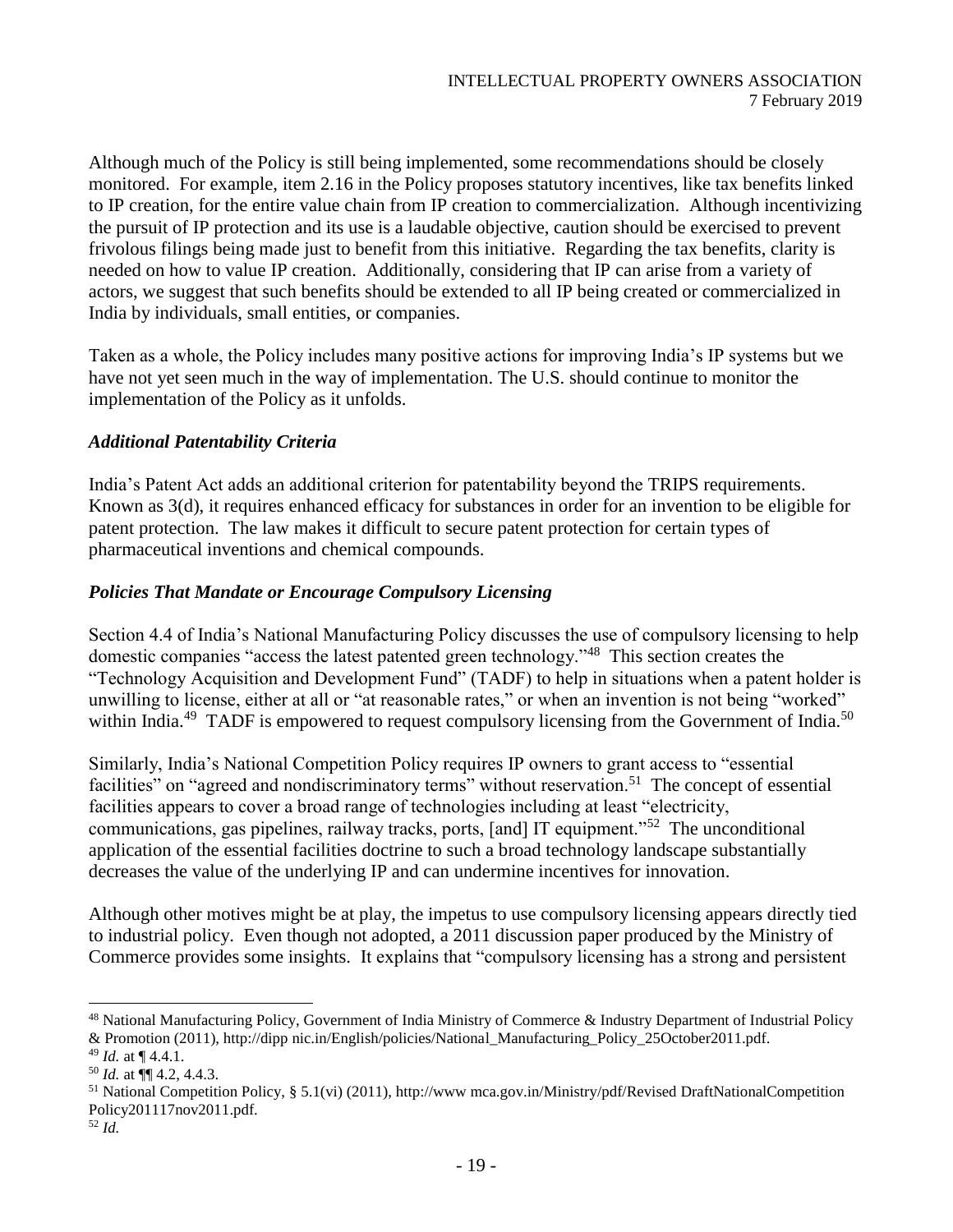positive effect on domestic invention."<sup>53</sup> The objective of the paper was "to develop a predicable environment" for compulsory licensing to be used.<sup>54</sup>

### *Lack of Regulatory Data Protection*

The Indian Regulatory Authority relies on test data submitted by originators to another country when granting marketing approval to follow-on pharmaceutical products. This indirect reliance results in unfair commercial use prohibited by TRIPS and discourages the development of new medicines that could meet unmet medical needs.

#### *Local Working Requirements*

In addition to the policies discussed above, patent holders risk compulsory licensing if they fail to "work" their inventions in India within three years of the respective patent grant.<sup>55</sup> This appears to include situations when patent holders import the related technology into the country, but do not locally manufacture it. It is difficult to understand how this complies with TRIPS, which requires patents and their associated rights to be available "without discrimination as to the place of invention, the field of technology and whether products are *imported or locally produced*."<sup>56</sup> Among those rights is the ability to exclude others from making, using, or selling their invention.<sup>57</sup>

To facilitate potential licensing activity, the Controller of Patents is empowered to require patent holders and any licensees to provide details on how the invention is being worked in India.<sup>58</sup> Statements of Working (Form 27)<sup>59</sup> must be provided annually.<sup>60</sup> Failure to provide the requested information is punishable by fine or imprisonment.<sup>61</sup>

The push to enforce the submission of Statements of Working is thought to increase the availability of compulsory licensing. The subsequent publication of the statements in a standalone database is further evidence of that intention. Form 27 is also extremely burdensome, including requests concerning the value of the products worked. Not only might this be impossible to provide on a per patent basis, but it also forces patent holders and their licensees to potentially provide confidential business information to the government and public.

In addition, Patent Rules, as amended in 2016, require all Forms, including Form 27, to be submitted electronically by the agents or representatives of the patentees.<sup>62</sup> Although this is a welcome move, the

<sup>53</sup> Discussion Paper on Compulsory Licensing, ¶70, DIPP (2011), http://dipp nic.in/English/Discusspaper/CL DraftDiscussion 02September2011.doc.

 $54$  *Id.* at ¶ 2.

<sup>55</sup> The Patents Act, § 84(1)(c), Intellectual Property India (1970), http://ipindia nic.in/ipr/patent/eVersion ActRules/sections/ps84html.

<sup>56</sup> TRIPS, Art. 27.1 (emphasis added).

<sup>57</sup> TRIPS, Art. 28(1).

<sup>58</sup> The Patents Act, § 146, http://ipindia nic.in/ipr/patent/eVersion ActRules/sections/ps146html.

<sup>59</sup> 72 Statement Regarding the Working of the Patented Invention on Commercial Scale in India, http://patinfo nic.in/pdf/form 27.pdf.

<sup>60</sup> The Patents Rules, § 131, Intellectual Property India (2003), http://ipindia nic.in/ipr/patent/eVersion ActRules/rules/pr131html.

<sup>61</sup> 74 The Patents Act at n.57.

 $62$  Public Notice No.CG/F/Public Notice/2016, published in Pt. II, Section 3, Sub-Section (i) of the Gazette of India (May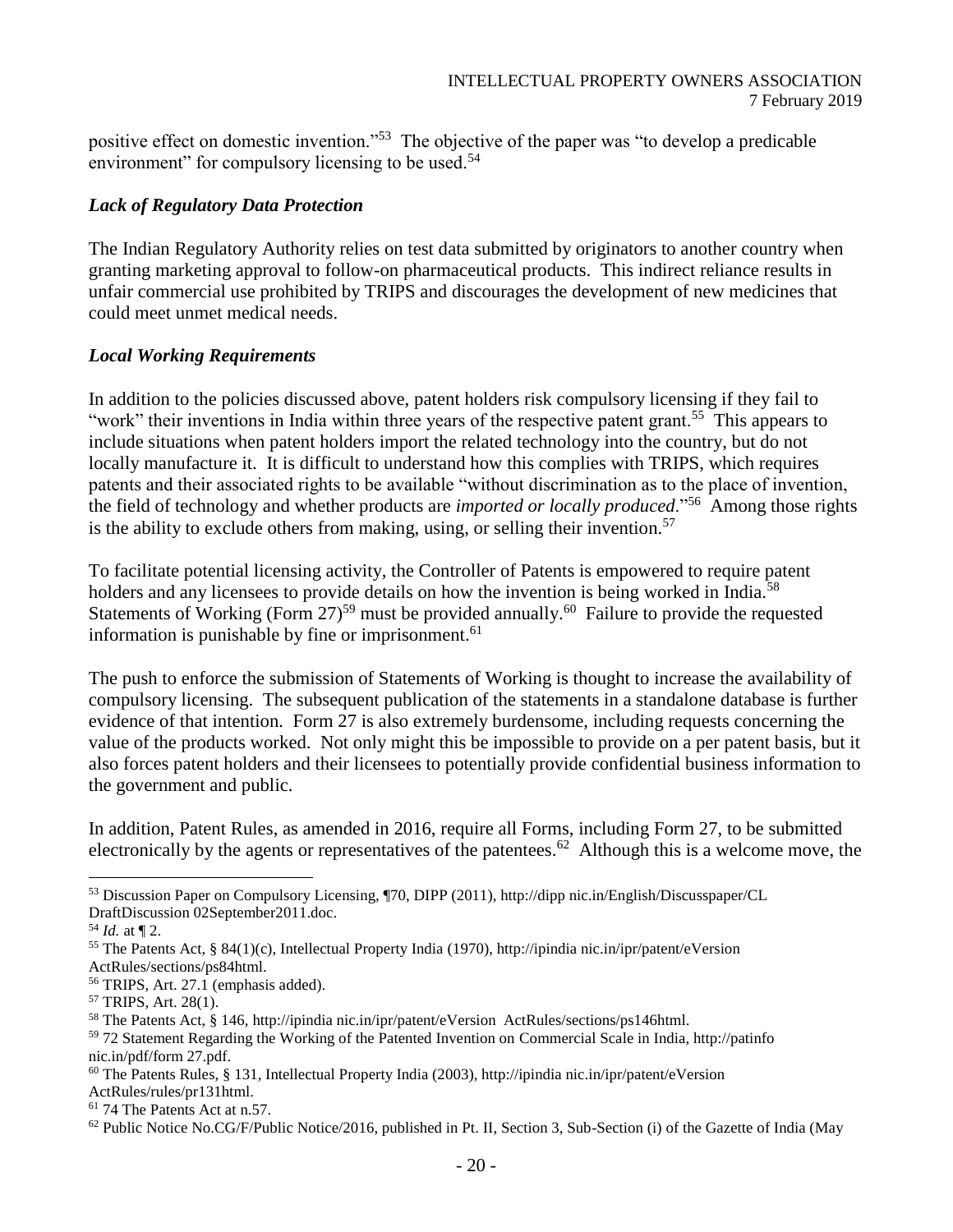electronic version of Form 27 requires mandatory submission of information which otherwise is not required to be submitted in the manual version of Form 27. This inconsistency causes a great deal of hardship to patentees.

The emphasis on Form 27 suggests that India intends to impose working requirements on users of its patent system. India issued its first compulsory license in 2012, which survived several legal challenges including at the Supreme Court of India. Most troubling about the decision was the interpretation that, at least in some circumstances, the working requirement might not be fully satisfied through importation.<sup>63</sup> In many cases it would be impractical, if not impossible, for patent holders or licensees to manufacture in every country around the world. The ability to make commercial choices with respect to manufacturing is imperative, both in terms of preserving competitiveness and reducing the cost of critical technologies.

#### *The Need to Upgrade Trade Secret Protection*

India lacks civil and criminal statutory protection for trade secrets. Contractual obligations provide the primary vehicle for protecting trade secrets. Although other means of protection might exist, such as suing under the tort of "breach of confidence,"<sup>64</sup> each has a common shortcoming: requiring a close relationship between the trade secret owner and the would-bemisappropriator. Bad actors who choose to steal information rather than innovate are often not in privity with trade secret owners.

There are significant benefits to collaborating with Indian firms, especially in light of the country's highly skilled services sector. Yet, the industries with which it makes the most sense to join forces rely on trade secrets to protect competitiveness. The U.S. and India would mutually benefit from stronger and more transparent trade secret protection, covering a broader range of actors.

Moves by the Indian government indicate that the country might value such an approach. We are encouraged by the commitment at the 2015 U.S. and India Trade Policy Forum to deepen cooperation on trade secrets.<sup>65</sup> There is also a recommendation included in India's National IPR Policy to study trade secret protection, with an aim for further policy development.<sup>66</sup> Earlier recognition of the need to improve trade secret protection can be found in the 2014 draft National Innovation Act<sup>67</sup> and 2012 draft National IPR Strategy.<sup>68</sup> There is also a growing body of academic literature originating within India that agrees such initiative is critical.<sup>69</sup> The 2012 draft National IPR Strategy made the point

<sup>2016),</sup> http://www.ipindia nic.in/writereaddata/Portal/IPORule/1 42 1 Patent Amendment Rules 2016 16May2016.pdf.  $63$  Intellectual Property Appellate Board, *Bayer Corporation v. Union of India through the Secretary & Ors.*, Order No. 45, ¶ 52 (Mar. 2013), http://www.ipabindia.in/Pdfs/Order-45-2013.pdf; *see also Bayer v. Union of India*, Writ Petition No. 1323 of 2013, at 48.

<sup>64</sup> 77 Zafar Mahfooz Normani & Faizanur Rahman, *Intellection of Trade Secrets and Innovation Laws in India*, 16 J. Intell. Prop Rpts. 346 (July 2011), http://nopr niscair res.in/bitstream/123456789/12449/1/IJPR%2016%284%29%20341-350.pdf. <sup>65</sup> *United States and India Joint Statement on the Trade Policy Forum* (Oct. 2015), https://ustr.gov/about-us/policy-

offices/press-office/press-releases/2015/october/united-states-and-india-joint.

<sup>66</sup> National IPR Policy, at ¶3.8.4.

 $67$  The National Innovation Act of 2008 (Draft), Ch. VI, http://www.prsindia.org/uploads/media/vikas doc/docs/1241500117~~Draftinnovationlaw.pdf.

<sup>68</sup> Invitation of Views on the Draft National IPR Strategy, ¶¶ 50-52, http://dipp nic.in/English/Discuss paper/draftNational IPR Strategy26Sep2012.pdf.

<sup>69</sup> 82 *See e.g.*, Hariani, *The Draft National Innovation Act*, India L.J. (2007), http://indialawjournal.com/volume3/issue 1/articlebyanirudhhtml; Kumar *et al., Legal Protection of Trade Secrets*. 11 J. Intell. Prop. Rpts. 379 (Nov. 2006),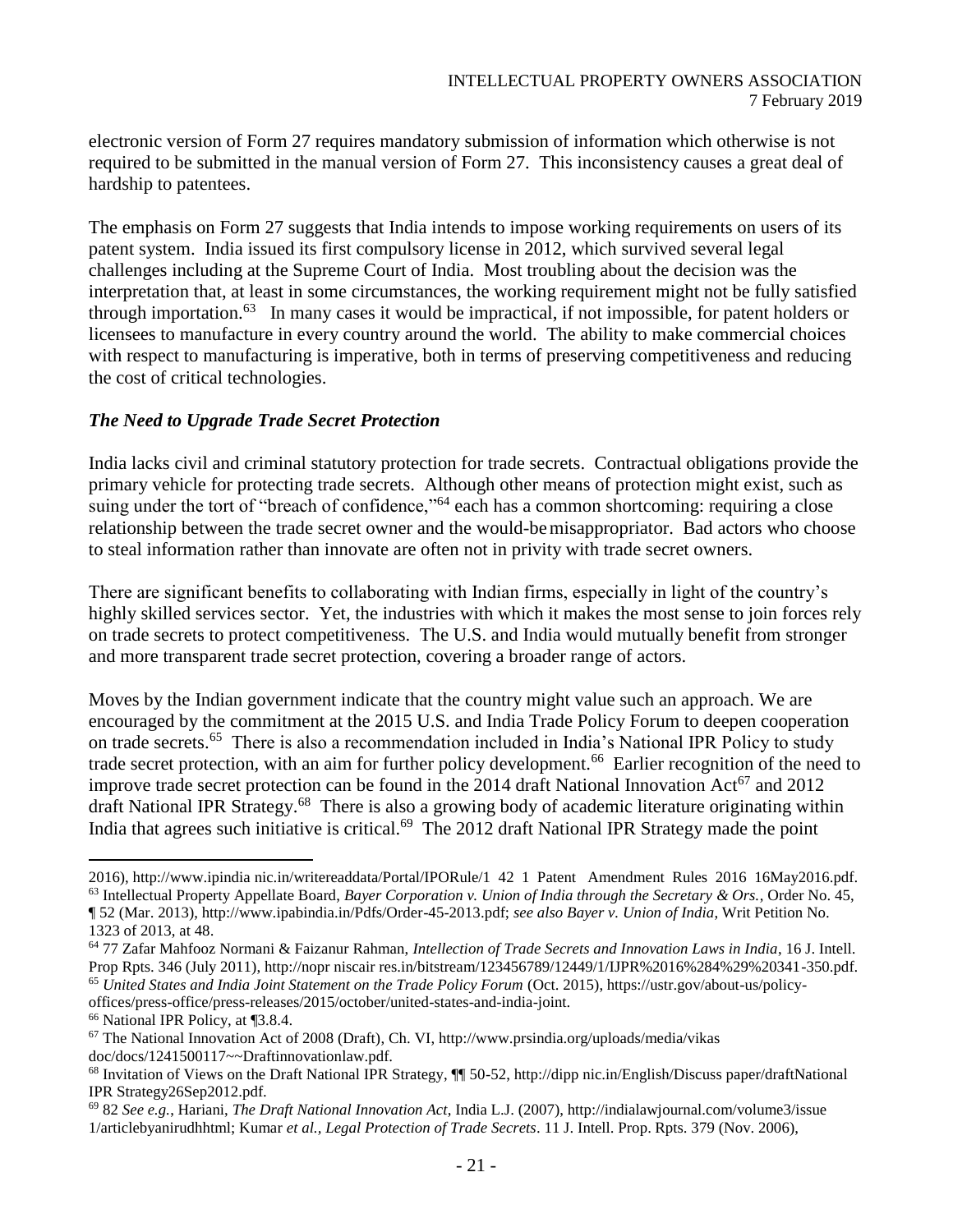when it explained that a "predictable and recognizable trade secret regime will improve investor confidence,"<sup>70</sup> although this was not included in the approved version of the National IPR Strategy. We agree that a national trade secret law that provides sufficient protection against all potential misappropriators, injunctive relief, preservation of evidence, the ability to secure damages, and effective deterrence to prevent acts of theft in the first place, is an important step.

#### *Disclosure of Foreign Filings*

Section 8 of India's Patent Act requires disclosure and regular updates on foreign applications that are substantially "the same or substantially the same invention."<sup>71</sup> The original purpose of the requirement was to ensure high quality patents were issued by India, in light of patent examinations around the world. Although this might have been necessary when the Patent Act was originally enacted almost 50 years ago, patent examiners now have access to file histories for applications in many jurisdictions. In fact, given India's appointment as an International Search Authority for the Patent Cooperation Treaty (PCT), it is possible that the requirement to furnish examination results for co-pending applications conflicts with PCT rules.<sup>72</sup> However, failure to provide the required information can result in devastating consequences to the patent applicant. Non-compliance provides an independent ground for pre- and post-grant opposition, as well as revocation.<sup>73</sup>

Failure to comply with section 8 is now a commonly cited ground to invalidate patents. Patentees must worry about co-pending family members as well as other similar patents.<sup>74</sup> The requirements set forth by section 8 are antiquated and create unnecessary uncertainty and expense for patent applicants.

### *Computer Related Invention (CRI) Guidelines*

The Indian Patent Office issued guidelines for examination of patent applications involving Computer Related Inventions (CRI) on 21 August 2015 which were acceptable to many stakeholders and were the product of extensive discussions since  $2013<sup>75</sup>$  Over two years, the Indian Patent Office solicited written comments from all interested stakeholders and held numerous public meetings to discuss all aspects of the proposed CRI Guidelines. Indian Patent Office officials carefully reviewed the relevant statutory language of the 1970 Patent Act, the legislative history and intent behind the statute, and all relevant precedents before publishing the CRI Guidelines.

However, in December 2015, the Indian Patent Office abruptly suspended the August 2015 CRI Guidelines. As a sharp turn in policy, the Indian Patent Office issued revised CRI Guidelines on 19

http://nopr niscair.res.in/bitstream/123456789/3604/1/JIPR%2011(6)%20397-408.pdf; Normani & Rahman*, Intellection of Trade Secrets and Innovation Laws in India*,16 J. Intell. Prop. Rpts 341 (July 2011),

http://nopr niscair.res.in/bitstream/123456789/12449/1/IJPR%2016%284%29%20341-350.pdf; Roy, *Protection of Intellectual Property in the Form of Trade Secrets*, 11 J. Intell. Prop. Rpts. 192 (May 2006),

http://nopr niscair.res.in/bitstream/123456789/3577/1/JIPR%2011%283%29%20192-200.pdf ); Singh, *Need for a Separate Trade Secret Act with Required Law*, Prac. L. 44 (2012), http://www.supremecourtcases.com/index2.php?option=com content&itemid=1&do pdf=1&id=24329.

 $70$  Draft National IPR Strategy,  $\P$  52 (2012).

<sup>71</sup> Indian Patents Act, § 8(1) (1970), http://www.wipo.int/wipolex/en/text.jsp?file id=128091.

<sup>72</sup> Patent Cooperation Treaty, Art. 42, http://www.wipo.int/pct/en/texts/articles/a42 htm.

<sup>&</sup>lt;sup>73</sup> Indian Patent Act, §§  $25(1)(h)$ ,  $25(2)(h)$ , and  $64(1)(m)$  respectively.

<sup>74</sup> *See F. Hoffmann-La Roche Ltd. v. Cipla Ltd.* FAO (OS) 188/2008, (Apr. 2009).

<sup>75</sup> Guidelines for Examination of Computer Related Inventions (CRIs), Government of India (Aug. 2015).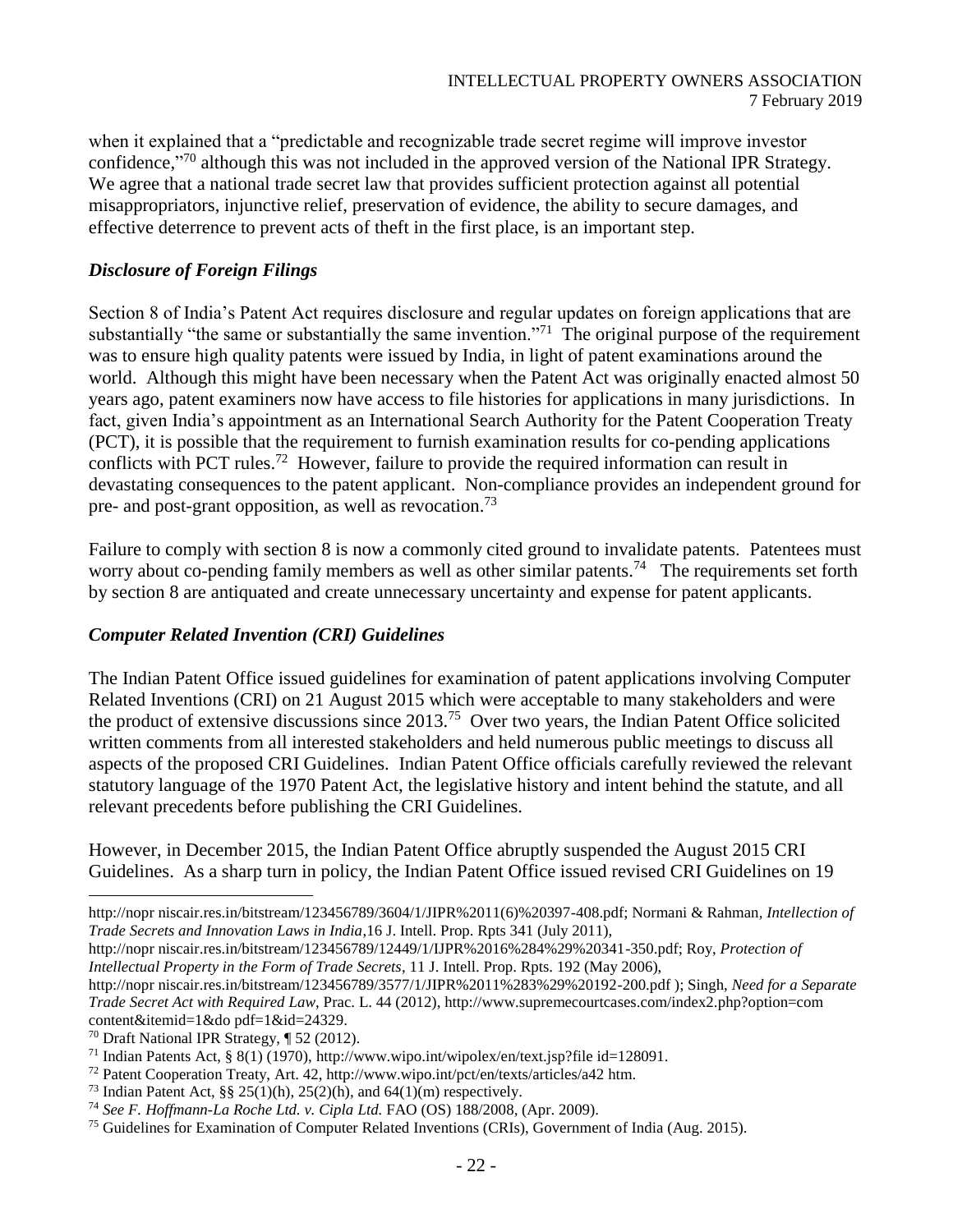February 2016 (currently in force) without taking the same deliberative, multi-stakeholder engagement approach.<sup>76</sup> The revised CRI Guidelines, which require a novel hardware element rather than a further technical effect, will prevent most software enabled inventions from receiving patent protection in India.<sup>77</sup> This result would be contrary to the 1970 Patent Act, and inconsistent with international practice. The speed with which such contradiction has emerged and lack of any legal basis in issuing revised CRI guidelines is extremely worrisome and goes against the very objective of National IPR Policy of providing a stable IP Policy regime.

#### *Foreign Filing Permissions and Ministry of Defense*

India's Patent Act requires that an invention having a resident Indian inventor should not make or cause to make any patent application outside India unless a Foreign Filing Permission (FFP) is obtained from the Indian Patent Office.<sup>78</sup> Non-compliance with this requirement results in monetary fine or a jail term or both.<sup>79</sup> If the Indian Patent Office concludes that the subject matter of an invention is relevant for defense purposes or atomic energy, it refers the FFP application to Ministry of Defense (MoD) for their prior consent. We understand that the MoD can take up to two years to grant consent. This delay is extremely detrimental to FFP. Applicants might lose their application priority date and have no ability to contest the Patent Office's decision.

#### *IP Enforcement*

State regulatory authorities in India can grant marketing approval for a generic version of a new medicine after four years have passed since the new medicine was first approved. State regulatory authorities are not required to verify or consider the remaining term of any existing patents. IPO supports development of a notification and early resolution mechanism for patent disputes to give innovators security in knowing that their efforts in creating a new drug will be respected for the duration of the patent period similar to patent linkage in the U.S.

### **MEXICO**

### *Challenges to Enforcement of Patent and Trademark Rights*

Although preliminary injunctions that result in the seizure of infringing goods are possible in patent and trademark infringement proceedings, as a practical matter this tool is often ineffective. After seizure, defendants can post a bond that causes the Mexican Institute of Industrial Property (IMPI) to release the goods in question without any additional requirements or obligations, except for posting a counterbond which tends to cost between \$15,000 and \$20,000. This makes it easy to lift injunctions and continue the infringing behavior. Another challenge in patent proceedings is that IMPI uses its examiners to act as expert witnesses, in effect serving as both judge and party.

Recovery of damages for trademark and patent infringement is also challenging in Mexico. Although damages can be claimed, this can only be done after proceedings are final. In patent cases, it can take

l  $76$  Guidelines for Examination of Computer Related Inventions (CRIs), Government of India (Feb. 2016), http://tematelecom.in/pdf/GuidelinesExamination CRI 19February2016.pdf.

 $77$  *Id.* at § 5(3).

<sup>78</sup> Indian Patents Act, § 39.

<sup>79</sup> *Id.* at § 118.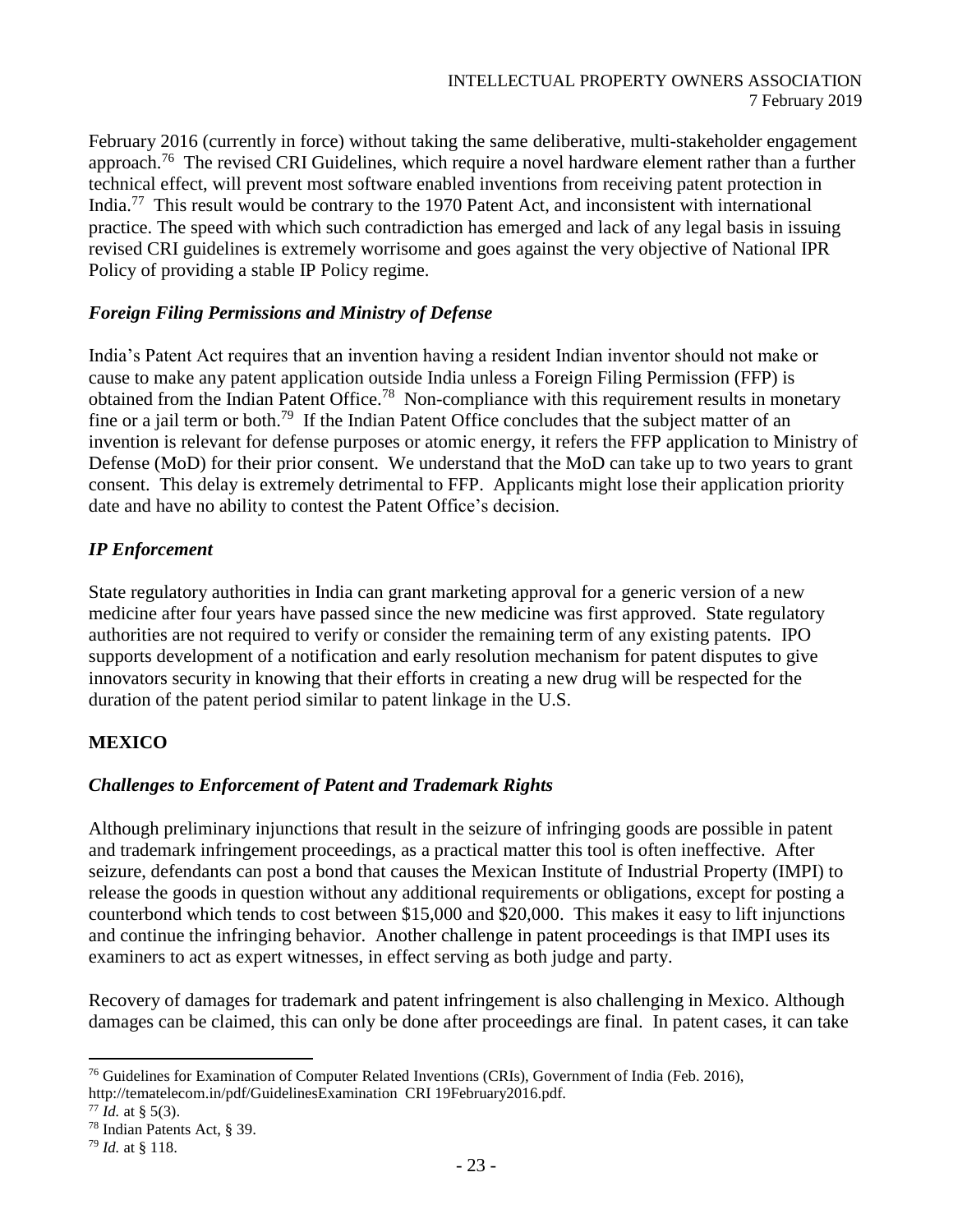more than ten years to exhaust the four potential stages of litigation in the administrative arena, and remands from higher to lower courts are common.

IP owners also face challenges enforcing their patent and trademark rights at the border. Authorities act inconsistently regarding stopping shipments in transit at the border that contain infringing goods. Some officers will stop and seize the shipments, but others will not if Mexico is not their final destination.

Mexico's health regulatory agency (COFEPRIS) and IMPI have committed to improve the application of Mexico's 2003 linkage decree which mandates coordination between COFEPRIS and IMPI and to provide protection for data generated to obtain marketing approval for pharmaceutical products. Despite these commitments, innovative biopharmaceutical companies are unable to obtain accurate and timely information from COFEPRIS prior to marketing authorization being granted on a generic or biosimilar drug where the innovator product is used as a reference. As a result, companies have little to no notice that a potentially patent infringing product is entering the market. Further, obtaining effective preliminary injunctions or final decisions on cases regarding infringement within a reasonable time (as well as collecting adequate damages when appropriate) remains challenging.

### **RUSSIA**

#### *Russian Law Fails to Provide Adequate Trade Secret Protection*

Russia offers nominal, weak, and unpredictable protection for trade secrets, leaving little protection for U.S. innovators doing business in the country. Russian law requires a trade secret holder to introduce a "regime of commercial secrecy" to protect its know-how.<sup>80</sup> Although this law sounds similar to the "reasonable steps" in TRIPS, which exist in many countries, in reality it is a rigid regime that places an unrealistic burden on the people it is meant to protect. Russian law only provides protection to trade secret holders that have complied with a specific set of requirements, including a specific inventory of the information to be protected, an up-to-date record of those with access to the information, and the trade secret must be marked as both confidential and with the full name and address of the owner. Such prerequisites for protection fail to match the commercial realities. For example, an inventory might be impossible to create considering new trade secrets might be created daily and many types of trade secrets might be difficult or impossible to mark as required by the law. In practice, these formalities would cause many businesses to grind to a halt instead of offering any meaningful protection.

Enforcement tends to be inadequate as well. Although preliminary remedies such as injunctions and seizures are theoretically available, there is little available evidence that indicates they are ever used. Criminal penalties are similarly lacking, often limited to community service — despite significant losses for the trade secret owner. Considering these shortcomings, the U.S. should encourage the implementation of the APEC Best Practices for Trade Secret Protection and Enforcement, which Russia endorsed as part of a 2016 APEC declaration.<sup>81</sup>

l <sup>80</sup> Federal Law on Commercial Secrecy No. 98-FZ, 32 SZ RF item 3283 2004 (July 2004) (as amended).

<sup>81</sup> *AMM Joint Statement*, APEC Peru (2016), http://www.apec.org/Meeting-Papers/Annual-Ministerial-

Meetings/Annual/2016/2016 amm.aspx; *Best Practices in Trade Secret Protection and Enforcement Against Misappropriation* (Nov. 2016), https://ustr.gov/sites/default/files/11202016-US-Best-Practices-Trade-Secrets.pdf .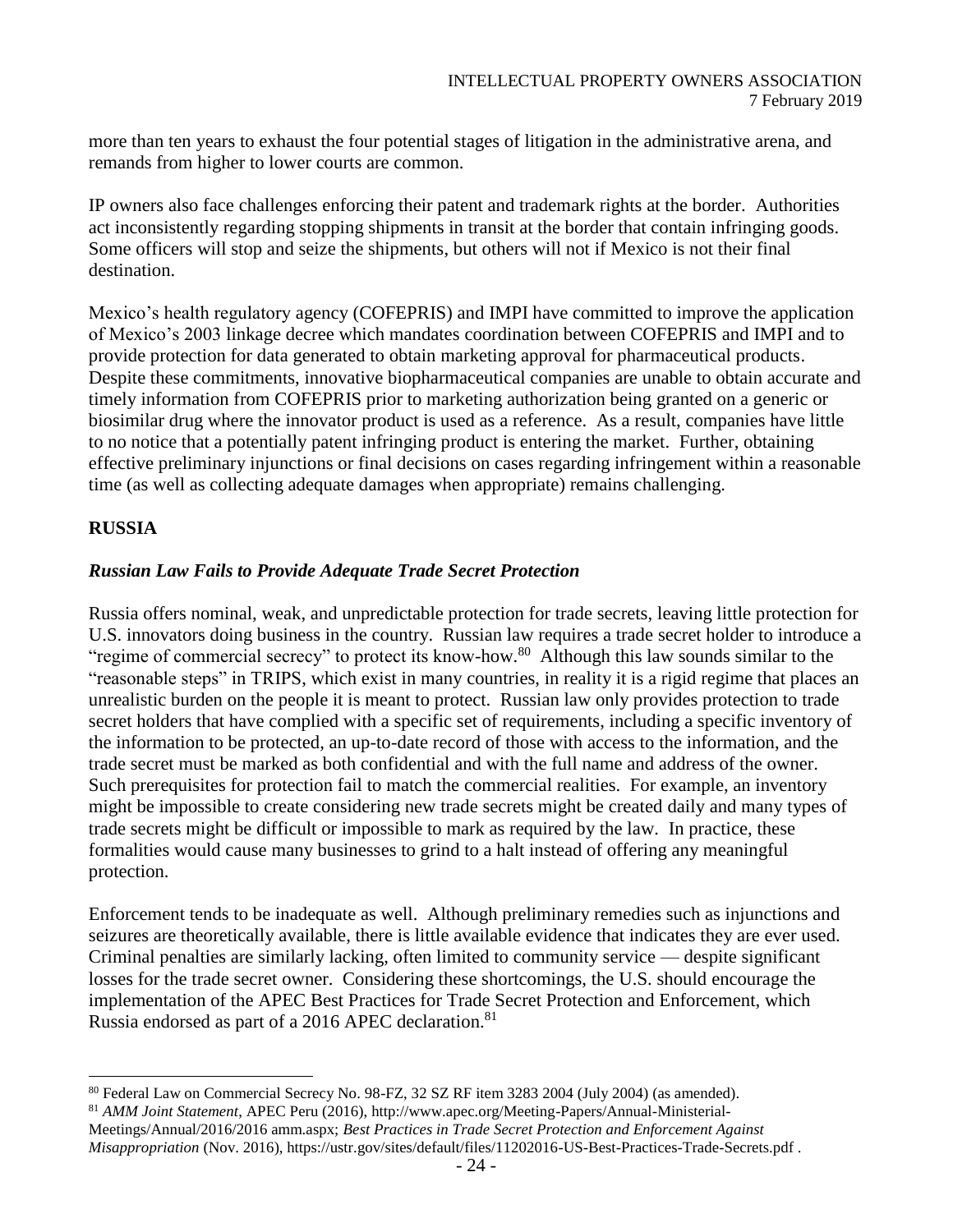### *Challenges to Patent Protection*

In addition, the Russian Government is pursuing draft legislation and other measures that would prevent inventors from securing patents on many types of innovative medicines and that would facilitate the compulsory licensing of patents. In June 2018, a Russian court granted a compulsory license under the Russian Patent Statute to a generic company which owns a dependent patent for an innovative cancer medicine developed in the United States. That decision is currently on appeal.

## **SAUDI ARABIA**

Companies continue to face challenges with respect to weak patent enforcement in Saudi Arabia. For example, the Saudi Food and Drug Administration (SFDA) recently granted marketing approval to a generic version of an innovative medicine during the patent term of that product. SFDA's approval and related price listing of a generic product corresponding to a patented innovator medicine undermines the integrity of Saudi Arabia's patent linkage system.

In addition, Saudi Arabia does not provide regulatory data protection from the date of marketing authorization of innovator products in Saudi Arabia, contradicting the country's own regulations and WTO commitments.

### **SOUTH AFRICA**

### *Proposed National IPR Policy*

South Africa's Department of Trade and Industry released in July 2018 the first phase of the longawaited Intellectual Property Policy.<sup>82</sup>

The policy could result in a number of concerning amendments to the Patents Act including permitting parallel importation of pharmaceuticals, so that pharmaceuticals bought in a foreign country can be imported into South Africa without approval of the patent holder in some circumstances; introducing a research exemption to patent infringement; increasing the accessibility of current compulsory licensing provisions, possibly by creating a regulatory process for adjudicating these rather than referring these disputes directly to the courts as is currently the case; and enabling the government to exercise its march-in rights without negotiation with the patent holder under certain circumstances, subject to procedural fairness. These polices would require an amendment of the current Patents Act, which is expected to take a few years.

### **UNITED ARAB EMIRATES**

The UAE Ministry of Health has registered generic pharmaceutical products for sale in the UAE that appear to infringe the patents of innovative medicines. At that time, the patents in the countries of origin remained in force and, thus, should have been honored in the UAE as required by Decree 404.<sup>83</sup> This is a troubling development.

l <sup>82</sup> http://www.thedti.gov.za/news2018/IP\_Policy2018-Phase\_I.pdf

<sup>&</sup>lt;sup>83</sup> Ministry of Health Decree No. 404, issued on 30 April 2000 (MOH Decree).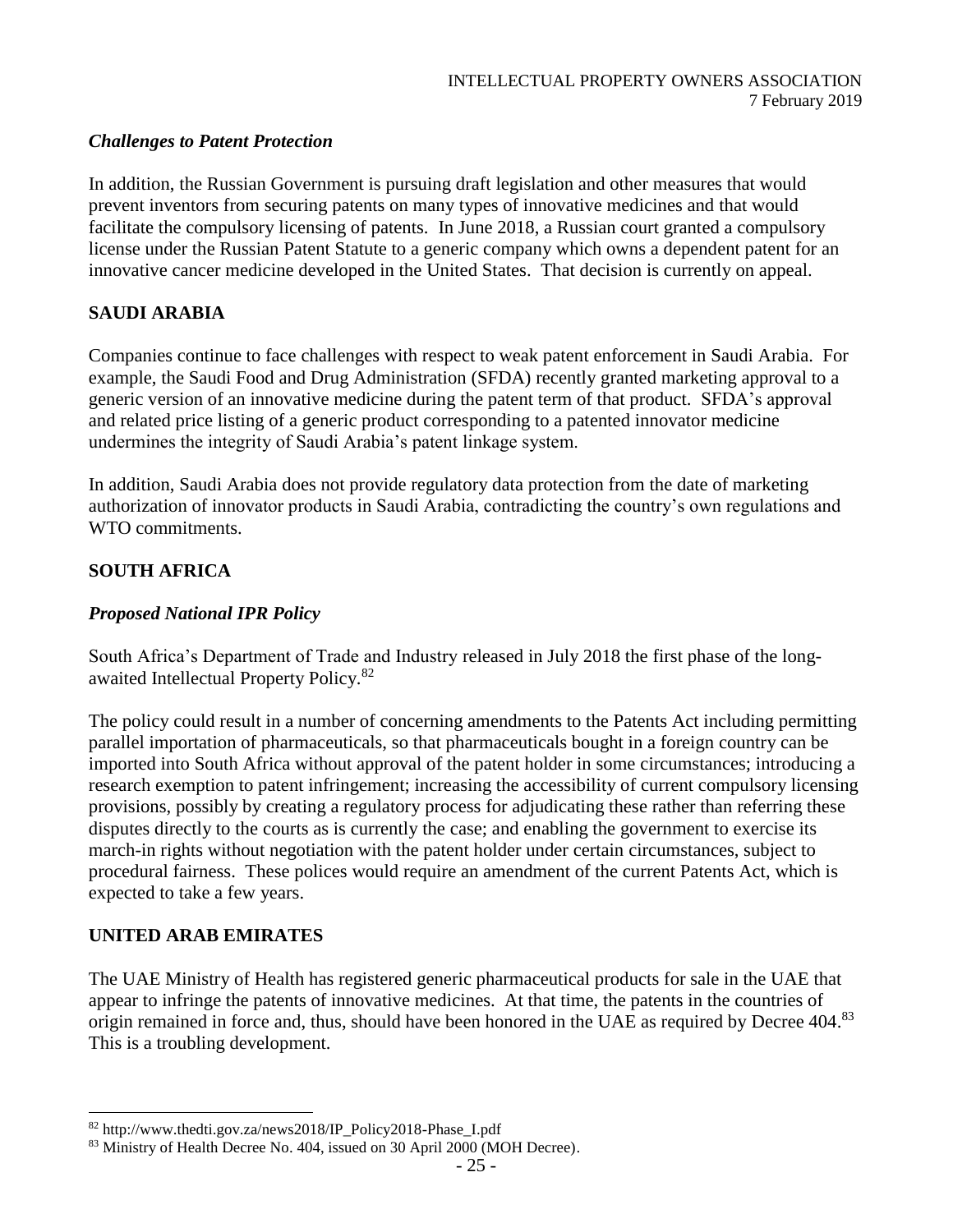# **II. PUSH TO WEAKEN IP RIGHTS WITHIN MULTILATERAL FORA**

Within the UN system, IP protection continues to come under fire. Such efforts are largely based on misinformation about the impact of IP rights on innovation and technology diffusion. The principal argument is that IP systems are a barrier that needs to be dismantled if developing countries are to advance. Yet this argument does not accurately reflect the contribution of IP to innovation, socioeconomic growth, and technology diffusion in the real world. It ignores that the IP system has supported life-changing innovations across all sectors for decades and that there is no empirical evidence that IP rights are a barrier to advancement.<sup>84</sup>

A variety of proposals aimed at weakening the global IP framework are regularly raised including: compulsory or concessional licensing; the elimination of IP rights for certain technologies; technology buyouts, or other international IP mechanisms; and non-assertion pledges for patents on technology used by developing countries. There have also been efforts to implement these types of measures at the national level.

For example, at WIPO, within the Standing Committee on Patents, several countries continue to pursue a work program that would promote exceptions and limitations to patents. The continued effort is based, at least in part, on a 2010 proposal.<sup>85</sup> Designed in three phases, this proposal involves a detailed exchange of experiences on exceptions and limitations, a determination of the most effective exceptions and limitations, and the development of an "exceptions and limitations manual." Similar discussions are ongoing as part of WIPO's Committee on Development as well.

UN bodies, notably WIPO, but also WTO and WHO, play an important role in ensuring the existence of robust evidence about the contribution of IP systems to innovation and technology diffusion. They also have the responsibility to push back on erroneous and misleading statements about how IP works in practice. However, this has become extremely difficult due to intense political engagement by several countries in these "member-driven" organizations. Many countries aggressively orient work programs and discussions towards IP weakening. They seek technical assistance, analysis, and recommendations in favor of compulsory licensing, unduly restrictive patentability criteria, and lack of enforcement. Such efforts align with their industrial strategies, aimed at obtaining proprietary technologies at reduced cost.

Activities in these bodies can influence legislation. Unfortunately, misguided modifications of IP systems, like those discussed in many of these bodies, can lead to significant uncertainty and ultimately, severe disadvantages for U.S. industry. Considering the wide range of bodies attempting to chip away at the global IP framework that is needed to enable a level playing field for our innovations, a robust U.S. interagency process is necessary to effectively monitor U.S. interests in this regard. And, more importantly, sustained U.S. leadership is critical to encourage these bodies to take the leap that turn ideas into the products and services that will generate innovative products, exports, and jobs.

\* \* \*

<sup>84</sup> K. Lybecker & S. Lohse, *Innovation and Diffusion of Green Technologies: The Role of Intellectual Property and Other Enabling Factors*, WIPO Global Challenges Report (2015),

https://www3.wipo.int/wipogreen/docs/en/globalchallengesreportlybeckerlohse.pdf.

<sup>85</sup> Standing Committee on the Law of Patents at n. 24.